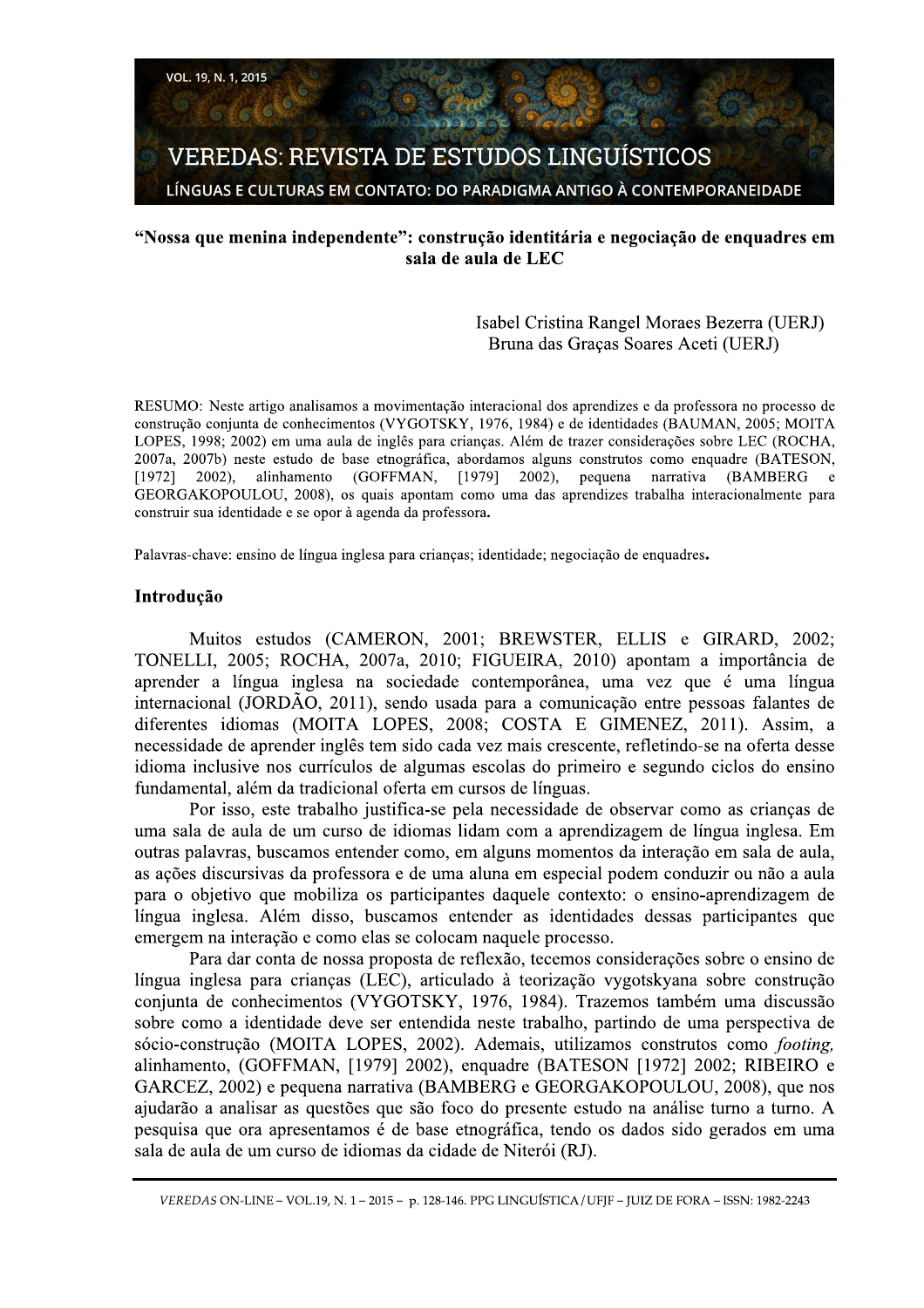### 1. O ensino de língua inglesa para crianças

 Rocha e Basso (2008), apoiadas em Brewster, Ellis e Girard (2002), apontam que a pressão por um início de aprendizagem de línguas na infância se dá por conta da pressuposição de que a facilidade de as crianças aprenderem um idioma é maior que a do adulto. Assim, quanto mais cedo elas se iniciarem no processo, melhores serão as chances de um bom desempenho. Essa concepção está ligada à Hipótese do Período Crítico (LENNEBERG, 1967), segundo a qual todos aprenderíamos com sucesso uma nova língua nos anos iniciais da infância, porém teríamos maiores dificuldades após os doze anos de idade. Contudo, Ellis (1994, p.107) afirma que Lenneberg, a partir de um estudos com adolescentes, assumiu que o processo de aquisição de língua era mais fácil para as crianças, mas que a ideia do período crítico seria apenas parcialmente correta no sentido de dar conta do papel da idade.

Na verdade, sabe-se hoje que muitos outros fatores estão relacionados à aprendizagem de línguas: afeto, motivação, configuração da aula, relações de poder, tipo de interação entre  $\text{professor-aluno}(s)$  e aluno(s)-aluno(s), dentre outras. Portanto, é necessário levar em consideração tais fatores, além da faixa etária, e como os mesmos se interrelacionam na caracterização e dinâmica da situação de ensino-aprendizado a fim de podermos construir entendimentos locais sobre como as crianças aprendem a LE e que tipo(s) de ensino  $\Gamma$ parece $(m)$  levar a isso. Consoante a isso, Rocha e Basso (2008) asseveram que é preciso haver objetivos que estejam de acordo com o contexto de ensino.

Rocha e Basso (2008) concordam com Cameron (2001) com relação à ideia de que ensinar para crianças seja uma tarefa difícil. Segundo as autoras, ao contrário do que muitos pensam, as crianças não aprendem somente linguagens simples, isentas de complexidade. Acrescentam ainda que não concordam com a noção de que o ensino de línguas na infância deva ser apenas divertido, pois o sucesso do ensino-aprendizagem depende, dentre outros fatores, do tipo e da qualidade da interação em sala de aula. Cameron (2003) apresenta duas questões que, segundo ela, são basilares para ao ensino de lingua inglesa para crianças. A primeira dela diz respeito aos conhecimentos prévios trazidos pelos pequenos aprendizes, Cameron (2003, p. 107) lembra que é importante "considerar as implicações do fato de que as crianças não chegam à aprendizagem de lingua estrangeira com suas habilidades de alfabetização estabelecidas". Além disso, defende que é importante "considerar como as crianças reagem ao se depararem com uma segunda língua" (ibid.).

Ainda em relação ao processo de ensino-aprendizagem de LEC, têm relevância as pesquisas de Miranda  $(2001)$  e Szundy  $(2001)$ . Miranda  $(2001)$  analisa a interação dos participantes, observando como esta contribui para a (re) construção do conhecimento em sala de aula. Por outro lado, Szundy (2001) analisa de que forma o conhecimento de língua estrangeira é socialmente construído em interações decorrentes de jogos de linguagem.

dade de correr risco, extroversão e motivação do apso de ensino-aprendizagem. Assim, se o sucesso na a<br>sou se o professor não levar em consideração esses<br>.1-2015- p. 128-146. PPG LINGUÍSTICA/UFJF-JUIZ DE FORA-ISSN: 129 Da mesma forma, Luz (2003) observa que, através das atividades em sala de aula e da interação com os colegas, é possível que os alunos se tornem mais colaborativos e utilizem a língua estrangeira de modo mais criativo. Contribuindo ainda para a teorização na área de LEC, Figueira (2010, p. 105) aponta que os fatores afetivos, tais como autoestima, inibição, ansiedade, empatia, capacidade de correr risco, extroversão e motivação do aprendiz têm grande relevância no processo de ensino-aprendizagem. Assim, se o sucesso na aquisição da língua não for alcançado ou se o professor não levar em consideração esses fatores na

J. VEREDAS ON-LINE – VOL.19, N. 1 – 2015 – p. 128-146. PPG LINGUÍSTICA / UFJF – JUIZ DE FORA – ISSN: 1982-2243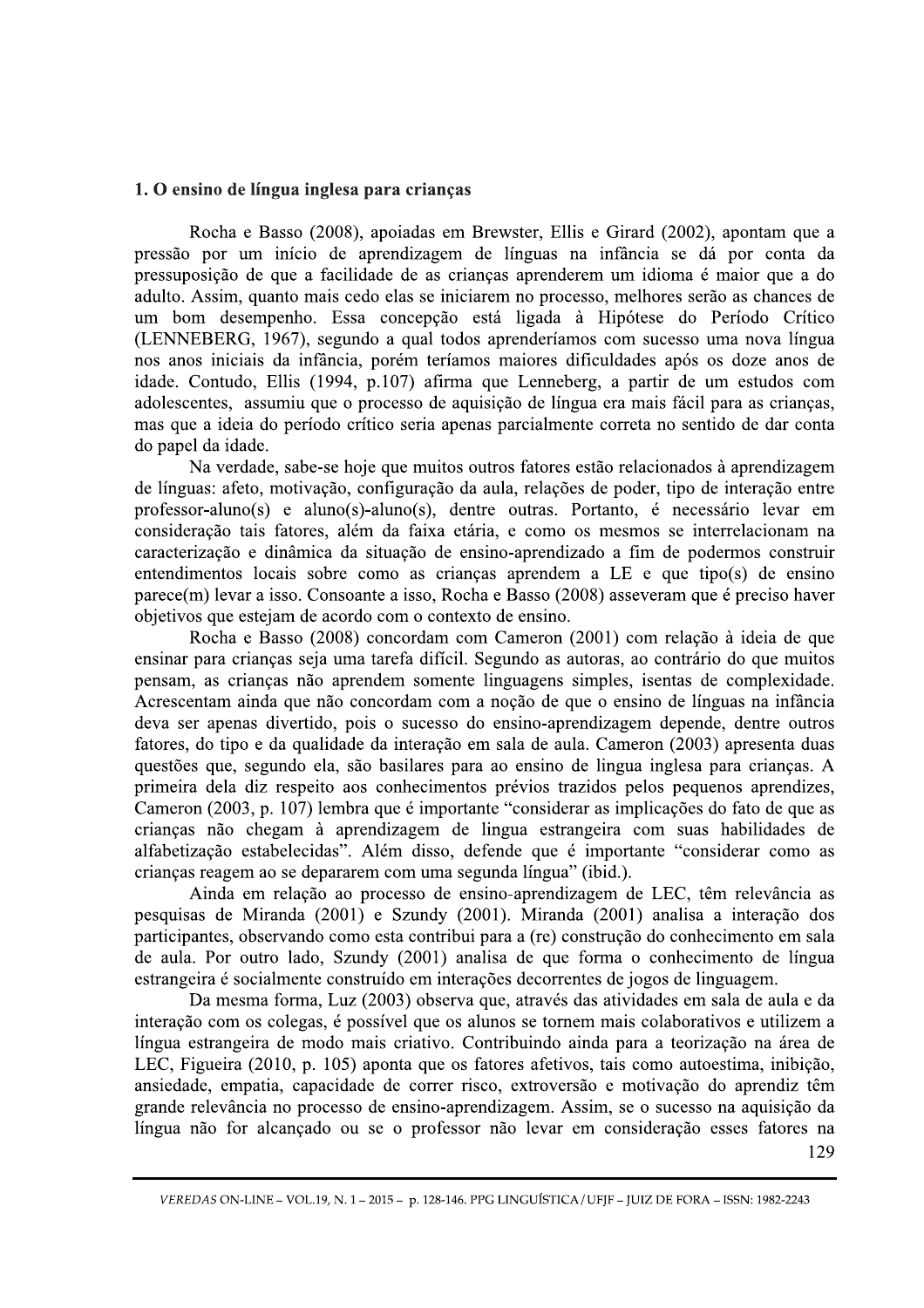construção da prática docente com os alunos, implicações negativas poderão ocorrer no processo de ensino-aprendizado, tais como falta de motivação e, até mesmo, uma aversão à língua.

Por isso, considerando-se as questões abordadas acima, outro aspecto importante quando se pensa em LEC diz respeito à formação do professor. Rocha (2007a, 2007b) afirma que esse professor precisa desenvolver habilidades específicas. Assim, além de saber usar a língua que ensina, tendo conhecimentos sobre aspectos linguístico-discursivos e sócioculturais, esse profissional precisa ter conhecimentos sobre o desenvolvimento infantil, sobre aprendizagem de línguas, atividades e tarefas; ou seja, tais temáticas precisam ser abordadas em sua formação inicial e continuada.

Na próxima seção, passaremos a tratar da perspectiva teórica sobre aprendizagem que norteia nossa reflexão sobre LEC, articulando questões importantes trazidas por outros autores além de Vygotsky para pensar a interação em sala de aula de LEC.

#### 2. Desenvolvimento e aprendizado na teoria vygotskiana

Vygotsky (1984) buscou entender a origem e o desenvolvimento dos processos psicológicos do homem ao longo de sua história. Ao tratar desse desenvolvimento, Vygotsky enfatiza a importância dos processos de aprendizado e defende que este está relacionado ao desenvolvimento da criança desde o seu nascimento, sendo, assim, "um aspecto necessário e universal do processo de desenvolvimento das funções psicológicas culturalmente organizadas e especificamente humanas" (VYGOSTKY,1984, p. 101). Nesse sentido, há o desenvolvimento definido pelo processo de maturação do organismo, porém é o aprendizado que desperta esses processos internos.

Com base teorização proposta por Vygotsky, Oliveira (2010, p. 57) define aprendizado como "o processo pelo qual o indivíduo adquire informações, habilidades, atitudes, valores, etc, a partir de seu contato com a realidade, o meio ambiente, as outras pessoas". Dessa forma, aprendizado não é um processo inato, independente de informações presentes no ambiente sócio-cultural e na história, incluindo a interdependência dos participantes envolvidos na situação.

A importância dada por Vygotsky (1984) ao papel do outro – o par mais competente – no desenvolvimento dos indivíduos o levou a criar o conceito de zona de desenvolvimento proximal. Esta é entendida como a distância entre o nível de desenvolvimento real, que se caracteriza pelo desenvolvimento de forma retrospectiva, isto é, referente às etapas já conquistadas pela criança, e o nível de desenvolvimento potencial, ou seja, a capacidade que a criança tem de realizar tarefas com o auxílio de um adulto ou de companheiros mais capazes (VYGOTSKY, 1984, p. 58-60). Este último nível capta um momento do desenvolvimento que caracteriza as etapas posteriores, nas quais a interferência do outro afeta significativamente o resultado da ação individual.

Dessa forma, a zona de desenvolvimento proximal é um caminho pelo qual o indivíduo irá percorrer para desenvolver funções em fase de amadurecimento e que serão consolidadas no nível de desenvolvimento real. Segundo Oliveira (2010, p. 60), a zona de desenvolvimento proximal é um domínio psicológico em constante transformação. Ela aconteceria na interseção entre o nível de desenvolvimento real e o nível de desenvolvimento potencial. O primeiro seria aquilo que o aluno já aprendeu, faz parte do seu repertório e pode servir de base para outros aprendizados. Representa o que já consegue fazer com autonomia. Já o segundo diz respeito às tarefas que consegue realizar com ajuda de um par mais 130

VEREDAS ON-LINE - VOL.19, N. 1 - 2015 - p. 128-146. PPG LINGUÍSTICA / UFJF - JUIZ DE FORA - ISSN: 1982-2243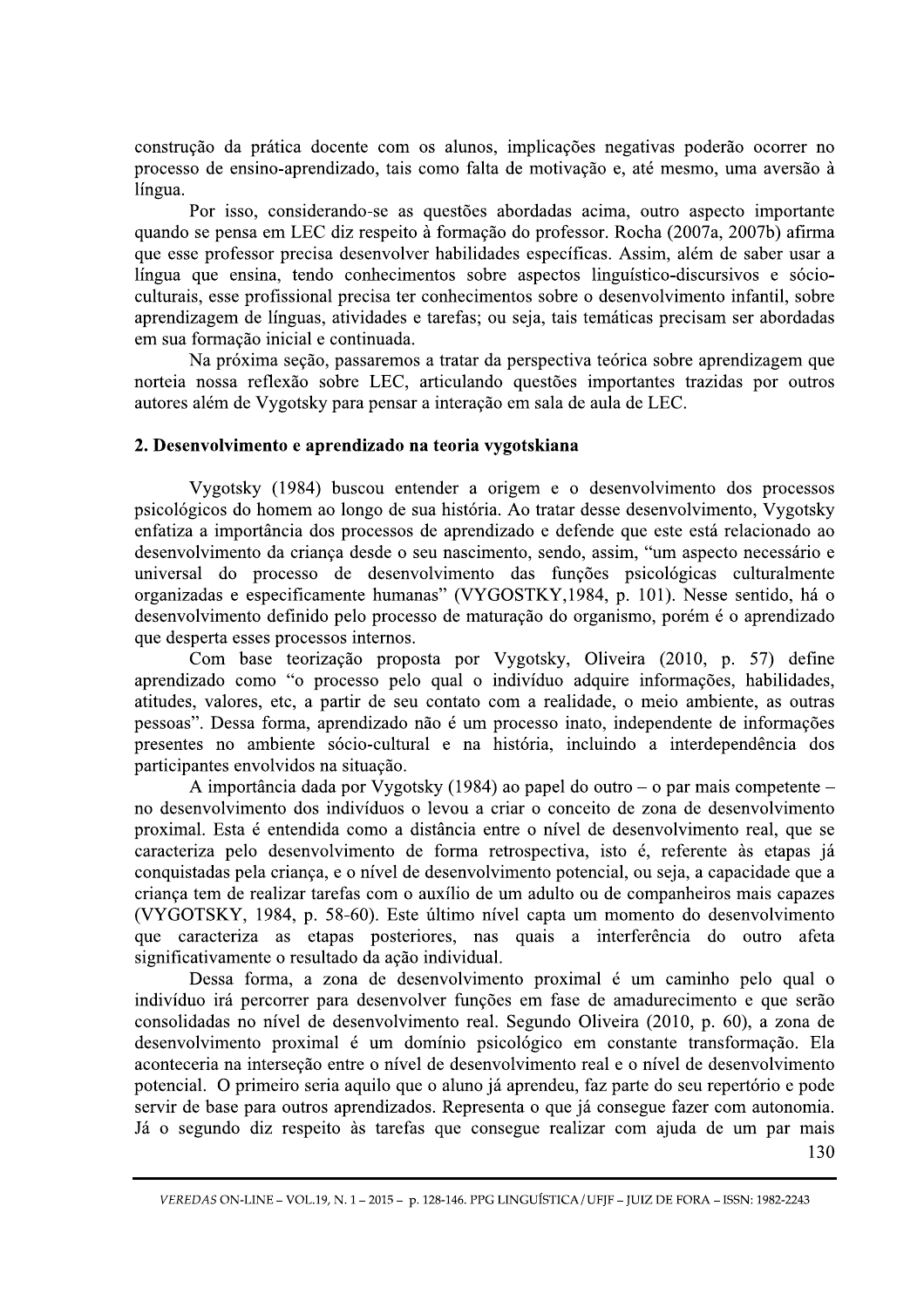competente. Para a autora, o processo de desenvolvimento parece progredir mais lentamente que o de aprendizado, pois este desperta processos de desenvolvimento que, aos poucos, se tornarão parte das funções psicológicas consolidadas no indivíduo.

Nesse sentido, defende a autora que o processo de ensino-aprendizado na escola deve ser construído, considerando, à princípio, o nível de desenvolvimento real da criança (num dado momento e com um determinado conteúdo a ser desenvolvido) e, depois, os objetivos estabelecidos pela instituição, adequados à idade e às habilidades de cada grupo de alunos, sem, no entanto, serem limitantes, uma vez que, para Vygotsky, o bom ensino está sempre à frente do desenvolvimento do aprendiz. O professor, portanto, constrói colaborativamente zonas de desenvolvimento proximal e nela interfere, gerando avanços que não aconteceriam espontaneamente. Dessa forma, há procedimentos, como oferecimento de suporte através da linguagem, demonstrações, usar objetos, dar instruções, dentre outros, que colaboram para a construção de um ensino produtivo na visão vygotskyana. Cabe aqui adicionar a contribuição de Bruner ([1996]2001) que cunhou o termo *scaffolding* (andaime) exatamente para referir-se ao auxílio ou suporte que é dado ao aprendiz através da linguagem pelo professor ou por outro par mais capaz para que o aprendiz possa desenvolver tarefas com crescente autonomia.

Vygotsky enfatiza igualmente a importância da interação entre os alunos, visto que ela leva a intervenções no desenvolvimento das crianças. Uma criança mais avançada em certo assunto pode contribuir para o desenvolvimento das outras, pois da mesma forma que um adulto é capaz de mediar o contato entre a criança e o conhecimento, uma outra criança também funcionaria como mediadora. Oliveira (2010, p. 64), com base em Vygotsky acrescenta que "qualquer modalidade de interação social, quando integrada num contexto realmente voltado para a promoção do aprendizado e do desenvolvimento, poderia ser utilizada, portanto, de forma produtiva na situação escolar".

Nesse cenário, a interação entre os participantes da sala de aula é fundamental no processo de construção de conhecimentos. Assim, a qualidade e o tipo de interação construída podem interferir positivamente ou não para a aprendizagem. Isso faz com que a linguagem seja o principal instrumento de mediação simbólica como aponta Vygotsky (1984, 1987).

A seguir, apresentamos a perspectiva de identidade enquanto sócio-construção que fundamenta a discussão que trazemos para entender identidade e sala de aula de LEC.

## 3. Identidade

Na contemporaneidade, estudos sobre identidade tornaram-se relevantes, considerandose as mudanças que têm ocorrido globalmente no capital, nas técnicas, na cultura e nos estilos de vida, enfim, na vida humana. Tais mudanças refletem-se no campo da identidade, chegando a gerar uma 'crise da identidade' (Woodward, 2003) exatamente porque não é possível tomá-la de maneira essencializada. Como apontam Moreira e Cunha (2006, p.259), há momentos em que a crise se instaura. No tocante à identidade, isso acontece quando:

> (a) torna-se insustentável a lacuna entre o que se deve ser e o que se é; (b) o que se *deve ser* sufoca, oprime, não corresponde ao que se almeja; (c) o que se é constitui objeto de depreciação, desprezo e perseguição por parte dos que são o que se deve ser; (d) não se aceita mais que certos grupos detenham o poder de definir o que se deve ser; perdem-se as âncoras sociais que faziam a identidade parecer natural, predefinida, inquestionável. (Itálico no original)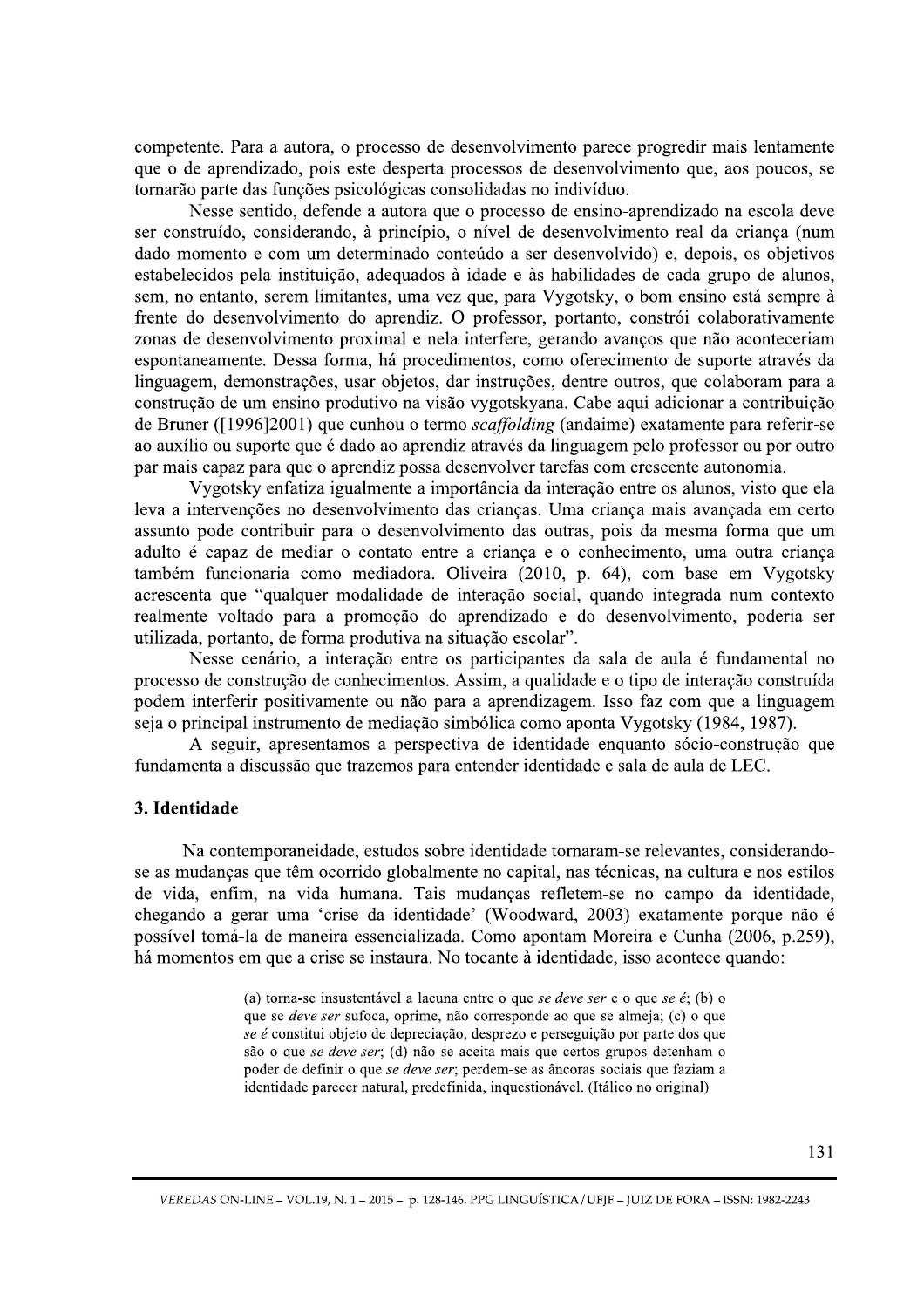Bauman (2005) refere-se à identidade como uma tarefa que nos ocupa toda a vida. Neste sentido, coaduna a reflexão de Hall (2000) que entende a identidade como estando "em processo" e podendo ser sustentada ou abandonada. Tal posicionamento afasta-se daquela visão essencialista e monolítica, encaminhando-se no sentido de um entendimento de identidade como sendo fluida, fragmentada, contextual e relacional.

Woodward (2000, p. 17), ao discutir a relação entre identidade e sistemas de representação, aponta que "a representação inclui práticas de significação e os sistemas simbólicos por meio dos quais os significados são produzidos", consequentemente nos levando a dar sentido às nossas experiências, ao que somos e ao que podemos ser. Esse entendimento de identidade está intrinsecamente ligado ao discurso, ou seja, à construção discursiva das identidades nas práticas sociais nas quais as práticas de significação se constituem. Ainda Woodward (2000, p. 17) lembra que "os discursos e os sistemas de representação constroem os lugares a partir dos quais os indivíduos podem se posicionar e a partir dos quais podem falar". Isso remete à questão das relações de poder que permeiam as práticas discursivas e, em especial, aquelas institucionalizadas, atravessando necessariamente processos de construção identitária.

Tomando uma perspectiva bakhtiniana para refletir sobre identidade, é preciso pensar no outro, uma vez que é nas fronteiras do outro, em contextos institucionais e através do discurso que identidades se (re)constroem, nunca de forma fixa. Como bem aponta Moita Lopes (1998, p.304),

> [...] alteridade e contexto são categorias básicas para compreender como o significado é elaborado na sociedade [...]. E é através desse processo de construção de significado, no qual o locutor é crucial, que as pessoas se tornam conscientes de quem são, construindo suas indentidades ao agir no mundo através da linguagem.

Ainda segundo o autor, o que dizemos em nossas contribuições nas interações das quais participamos é feito sempre de uma posição discursiva, de um posicionamento. Não podemos dizer qualquer coisa em qualquer contexto. Segue-se que "a construção da identidade social é vista como estando sempre em processo, pois é dependente da realização discursiva em circunstâncias particulares", ou seja, é dependente dos "significados que os participantes dão a si mesmos e aos outros engajados no discurso" (MOITA LOPES, 1998, p. 307). Assim, identidades construídas no fluxo discursivo, nos diversos contextos e na complexidade da vida são, por isso mesmo, múltiplas, diferentes e até conflituosas. Consequentemente, as identidades não estão nas pessoas, como adverte Moita Lopes (2002, p. 37), posto que elas "emergem na interação entre os indivíduos agindo em práticas discursivas particulares".

Baseando-se em Foucault, Moita Lopes (ibid., p. 309) lembra que estudos mostram "como as Ciências Sociais têm construído identidades particulares (criminosos, gays, mulheres grávidas, etc.) através de discursos de especialistas, que muito frequentemente, funcionam como uma forma de controlar os indivíduos". Considerando o contexto escolar e, mais especificamente a sala de aula, o professor, dada a posição assimétrica que tem na relação com seus alunos, é aquele que tem maior poder no encaminhamento da construção de significados validados, influenciando, da mesma forma, na construção de identidades. Circulam nesses espaços educacionais discursos sobre quem são os alunos, como devem agir discursivamente, ou seja, identidades particulares que podem ser tomadas positivamente ou não. Nas palavras de Moita Lopes (2002, p. 43), "pelo fato de que, em geral, os professores

VEREDAS ON-LINE - VOL.19, N. 1 - 2015 - p. 128-146. PPG LINGUÍSTICA / UFJF - JUIZ DE FORA - ISSN: 1982-2243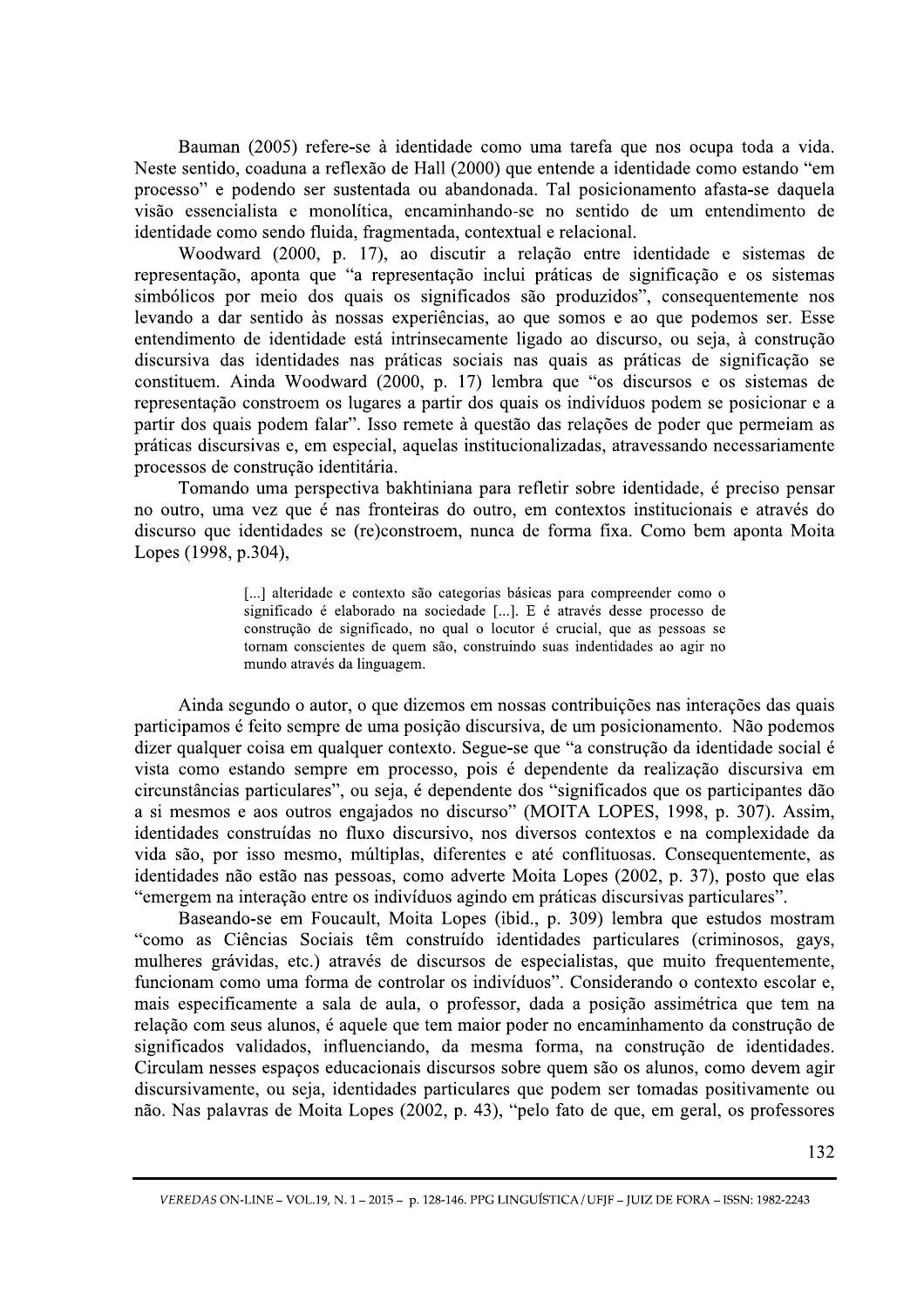controlam o tópico em sala de aula [...] e os enquadres interacionais [...], eles mais provavelmente controlam os significados em processo e, por extensão, as identidades sociais que estão sendo posicionadas em sala de aula".

Tais questões têm implicações para o tipo de ensino que se constrói e para o processo de aprender. Entendemos, no entanto, que o mesmo discurso que pode ser usado para dar a ilusão de identidade fixa, para a imposição de categorias identitárias a partir dos lugares em que somos posicionados discursivamente, é passível de ser usado para refutar as identidades impostas, para construir outras identidades.

Na secão subsequente, trazemos os elementos que funcionarão como categorias mais micro do discurso para entendermos as questões macro a que nos propomos neste trabalho: aprendizagem e construção identitária em sala de aula de LEC.

## 4. Elementos para entender a interação

Ao discutir a socioconstrução de conhecimentos e de identidades através do discurso, Moita Lopes (2002) enfatiza a natureza do discurso enquanto ação e justifica a relevância de o analista empreender uma análise da dinâmica da interação, tomando-a como unidade básica de análise. Segundo Shotter (1989, p. 133) citado por Moita Lopes (2002), essa análise possibilita a compreensão sobre "quem tem responsabilidade por qual atividade na construção social dos significados de qualquer comunicação". Considerando-se tais questões em mente, bem como o propósito do presente estudo, é necessário olhar a interação na sala de aula de LEC. Para isso, a noção de enquadre, além das outras que trataremos adiante, é relevante ao olharmos com cuidado aquela interação de forma a entender como os participantes fazem sentido de suas ações discursivas que configuram as práticas sociais na quais se envolvem, construindo conhecimento, identidade, o mundo social.

Ribeiro e Garcez (2002, p. 85), ao introduzirem o conceito de enquadre proposto por Bateson ([1972] 2002), afirmam que este "contém um conjunto de instruções para que o/a ouvinte possa entender uma dada mensagem." Ele funcionaria, portanto, como uma moldura que dá limites ao olhar do observador em relação a uma pintura. O enquadre é extremamente relevante na movimentação interacional por ser "um conceito de natureza psicológica que capta o grau de ambivalência presente nas comunicações, suas funções, bem como as relações sutis de subordinação entre as mensagens" (RIBEIRO e GARCEZ, 2002, p. 85). Consequentemente, os falantes necessitam utilizar sinais linguísticos ou não que sinalizem para seus interlocutores os enquadres que estão projetando na interação.

Tal noção de enquadre está, então, relacionada aos sentidos que são construídos durante a interação. Como afirmam Tannen e Wallat (1987, p. 189): "Enquadres interativos são, portanto, a percepção de qual atividade está sendo encenada, de qual sentido os falantes dão ao que dizem, ou seja, antes de entender qualquer elocução concreta, é necessário perceber claramente 'o que ela quer dizer', 'qual jogo está sendo jogado'". Pode-se compreender que os interlocutores identificam os enquadres da interação através da associação que estabelecem entre as pistas linguísticas e paralinguísticas do enunciado.

Footing é outro construto relevante para a análise que propomos. Goffman ([1979] 2002) introduz o conceito de *footing* em seus estudos como sendo o modo em que os interactantes enquadram e negociam as relações interpessoais de um evento. Assim. uma mudança no *footing* implica uma mudança no alinhamento e no enquadre de um evento. Para o autor, *footing* é um desdobramento do conceito de enquadre (BATESON, 1972) no discurso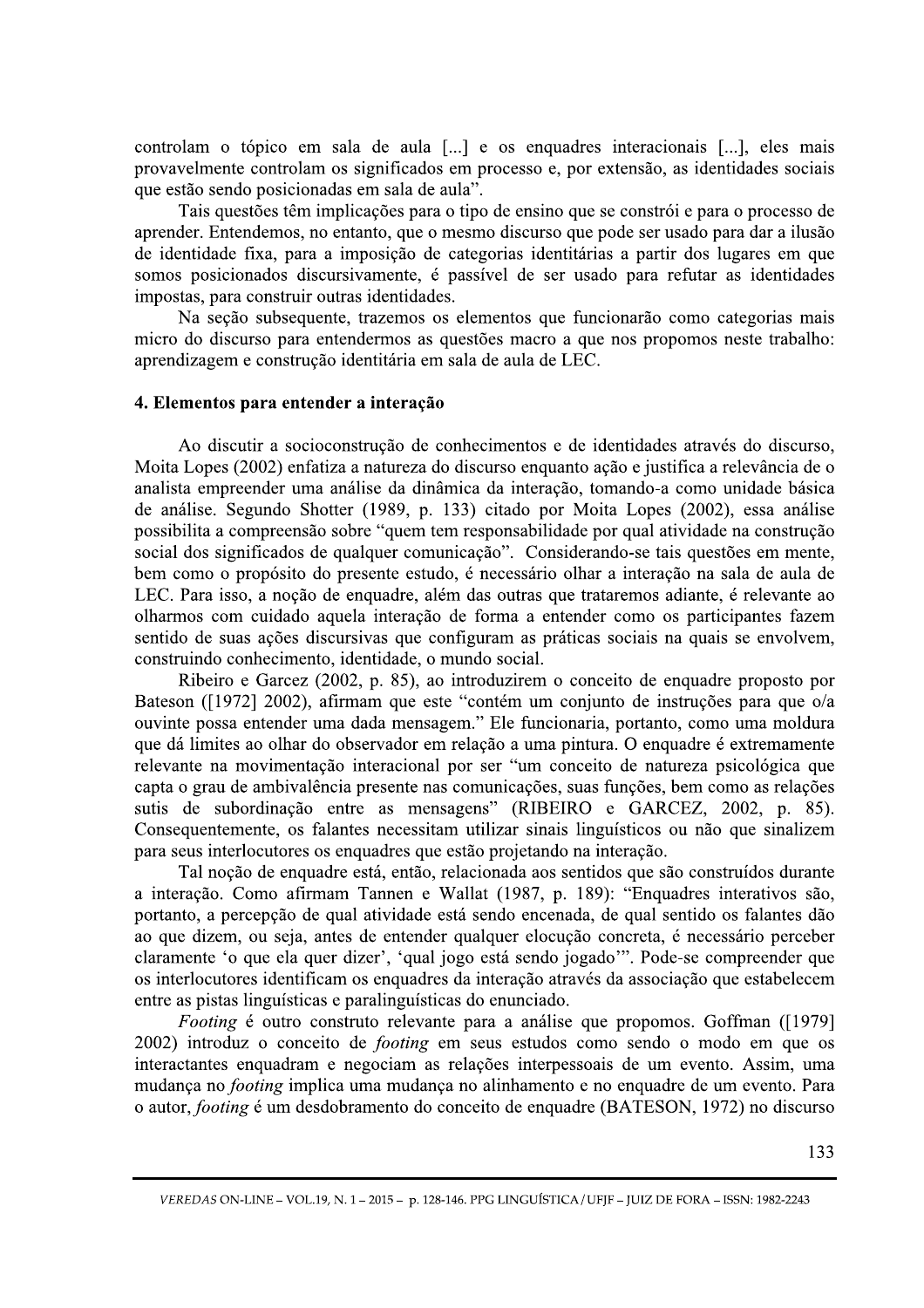e, ao mesmo tempo, uma representação do alinhamento ou posicionamento de um participante em relação ao outro, consigo mesmo e com a situação comunicativa.

Sendo assim, na interação, os participantes assumem posições e mudam paulatinamente seus *footings*, sendo tais mudanças uma característica da fala natural. Uma pessoa, por exemplo, que está na posição de professor na sala de aula pode agir interacionalmente como um aluno em determinado momento da interação, quando, por vezes, se abre ao diálogo e se aproxima do aluno a fim de diminuir a assimetria que tende a existir entre professor e aprendiz na sala de aula. A situação comunicativa revela, assim, o aspecto dinâmico da interação, da negociação e da construção de significados turno a turno.

Goffman ([1979] 2002, p. 146) salienta que, embora seja possível para o participante trocar uma postura (ou alinhamento) por outra, tal alternância não é tão simples assim. O autor explica, por exemplo, que, ao mudarmos de voz, "seja para falar por outro aspecto de nós mesmos ou por outra pessoa, ou para deixar nosso discurso mais leve com uma apresentação rápida de algum arranjo de uma interação fora do contexto", não significa que finalizamos o alinhamento anterior, mas que este foi brevemente suspenso para, tão logo, ser restabelecido. Vale salientar que vai depender, ainda, do que os interactantes estão fazendo interacionalmente, o que cada um pretende etc. O autor exemplifica ainda que, ao darmos o direito da palavra ao outro, assumimos, por algum momento, o *footing* de interlocutor, mas ficamos à espera de reassumirmos o papel de falante, no mesmo *footing* em que o deixamos.

Segundo Goffman ([1979] 2002), determinados aspectos devem ser considerados a fim de compreendermos os *footings* numa interação face a face, como os elementos prosódicos, os turnos, os gestos, os marcadores de som (altura, volume, ritmo, timbre, tons de fala e acentuação), além de estruturas fonêmicas, como interjeições, entre outros.

O último elemento que apresentamos e do qual também nos valemos para o desenvolvimento da análise é a narrativa. Ela está presente cotidianamente em nossas interações, posto que narramos para fazer sentido do mundo social e de nós mesmos. Como apontam Brockmeir e Carbaugh (2001, p. 10), "as estórias que contamos sobre nós e sobre os outros organizam nosso senso de quem somos, quem são os outros e como estamos relacionados". As narrativas, portanto, não são representações exatas do que aconteceu, mas construção da experiência vivida, passando pelo filtro da memória e tendo uma função interacional. Elas também se constituem em uma forma discursiva de agirmos no mundo social, funcionando "como instrumento cultural, na mediação do processo de construção das identidades sociais" (MOITA LOPES, 2002, p. 59). Conforme Bamberg e Georgakopoulou (2008), a partir de seu interesse nas funções ou ações sociais que as narrativas têm nas vidas das pessoas, é preciso entender como as pesssoas usam estórias para criar o sentido de quem são. Assim, através das narrativas, são "criados personagens no espaço e no tempo, os quais são cruciais para a criação de posições em relação aos interlocutores. Narrativas são também aspectos de uso da linguagem situada empregados por falantes/narradores para posicionar uma manifestação de identidades contextualizadas" (BAMBERG e GEORGAKOPOULOU, 2008).

r confrontos, dentre outros, a partir de três a quatro and<br>
uner (1997, p. 78), referindo-se a esse aprender a narra<br>
...-2015 – p. 128-146. PPG LINGUÍSTICA/UFJF – JUIZ DE FORA – ISSN:<br>
...-2015 – p. 128-146. PPG LINGUÍSTI Segundo Perroni (1992), há pesquisas realizadas com crianças que mostram sua capacidade de narrar eventos a partir dos três anos quando auxiliadas por adultos. Bruner  $(1997)$  ao discutir o processo infantil de aquisição de linguagem aponta que crianças entendem a narrativa cotiana como forma de retórica e não apenas de relato. Segundo o autor, elas aprendem a utilizar a narrativa para outras funções como enganar, bajular, lisonjear, obter o que puderem sem provocar confrontos, dentre outros, a partir de três a quatro anos de idade. Conforme registrado por Bruner (1997, p. 78), referindo-se a esse aprender a narrar infantil, a

J. VEREDAS ON-LINE – VOL.19, N. 1 – 2015 – p. 128-146. PPG LINGUÍSTICA / UFJF – JUIZ DE FORA – ISSN: 1982-2243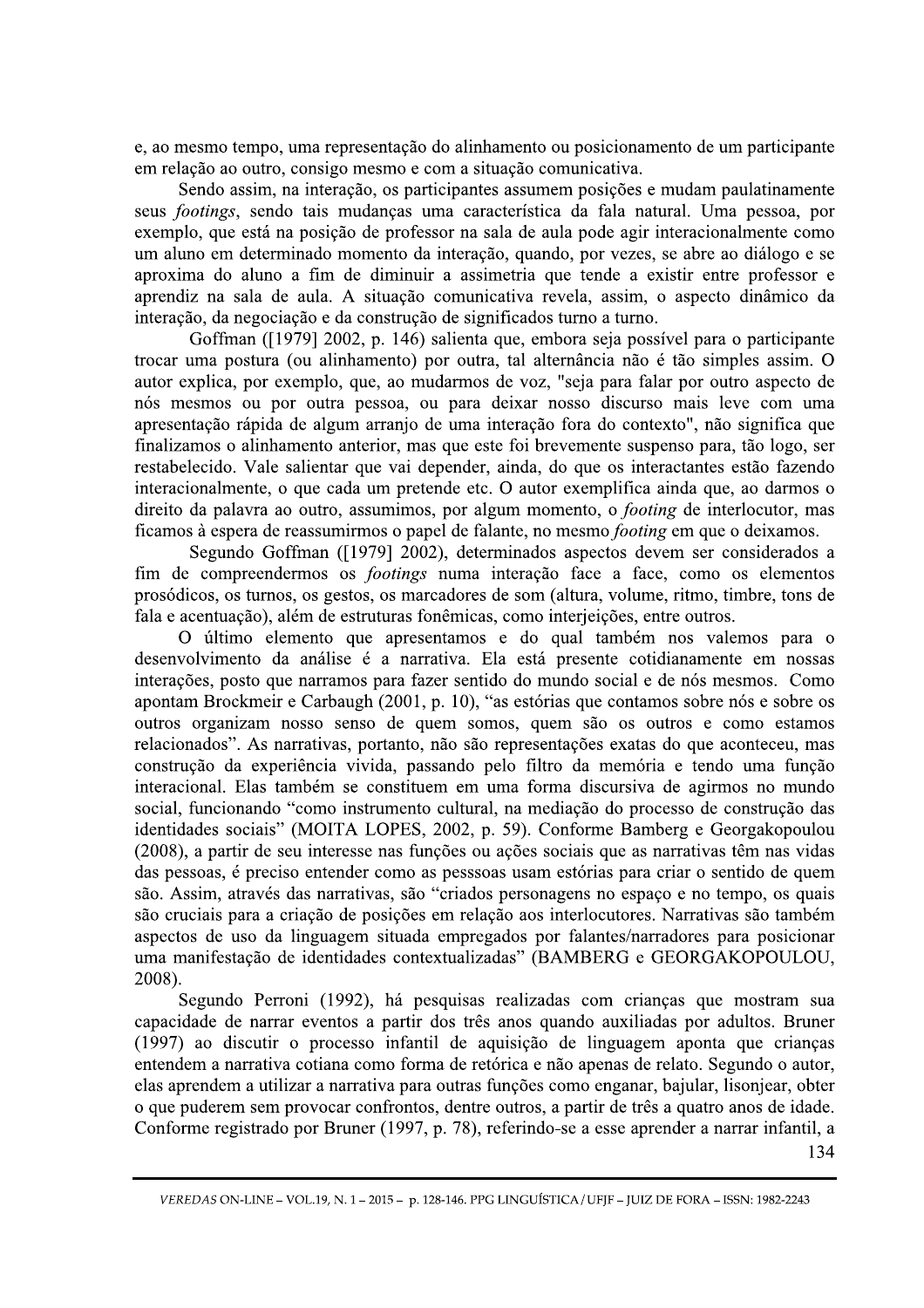criança "aprende em seguida que o que você faz é dramaticamente afetado por como você relata o que está fazendo, fará ou fez". Assim, vale a pena observar as histórias contadas pelas crianças nas interações em que se envolvem no processo de socialização e de aprendizagem.

Os estudos sobre narrativas têm sido influenciados pelo trabalho seminal de Labov (1972) e Labov e Waletsky (1967) os quais identificaram a recorrência de narrativas orais em pesquisa desenvolvida com integrantes da população negra de um bairro de Nova Iorque. Foi possível mapear elementos que constituiriam a estrutura da narrativa, conforme a seguinte classificação: elementos opcionais (resumo, orientação, avaliação, resolução, coda) e um elemento obrigatório, contendo as orações narrativas (ação complicadora). Considerando os fragmentos de interações que trazemos, ao invés de utilizarmos a estrutura canônica proposta por esses autores para a identificação de narrativas na interação em sala de aula de LEC, utilizaremos a noção de 'pequenas narrativas/estórias' (small stories) proposta por Bamberg e Georgakopoulou (2008).

Esses autores defendem que as pequenas narrativas devem ser consideradas para efeito de análise, dentre outros aspectos, porque elas podem ser janelas para a observação do processo micro-genético de construção de identidades enquanto ele acontece. Isso porque ambos veem as narrativas em interação e, em especial, as pequenas narrativas, como "lócus de engajamento em que as identidades são continuamente praticadas e testadas" (BAMBERG  $\mathbf{e}$ GEORGAKOPOULOU, 2008, p. 379). Os autores usam o termo 'pequenas narrativas/estórias' para referirem-se a uma gama de atividades narrativas subrepresentadas como contagem de eventos em andamento, eventos futuros ou hipotéticos, eventos partilhados, alusões a eventos já contados, adiamentos e recusas de contagem de evento(s). Essas narrativas podem versar sobre coisas bem recentes ou algo ainda em andamento, incluindo "reformulação de parte da experiência e surgindo de uma necessidade de partilhar o que acaba de acontecer ou de questões aparentemente sem importância. Podem versar sobre pequenos incidentes acontecidos ou não de forma a dar suporte ou elaborar um ponto argumentativo na conversa" (BAMBERG e GEORGAKOPOULOU, 2008, p. 381).

Havendo exposto as categorias que nos interessam para a análise da interação, apresentamos a seguir a orientação metodológica do estudo, bem como o contexto em que os dados foram gerados.

## 5. Encaminhamento metodológico

Este trabalho alinha-se à abordagem interpretativista, uma vez que estuda o fenômeno em seus contextos naturais, isto é, em situações socioculturais reais de interação. Apresenta, ainda, tendência etnográfica, pois preocupa-se com o entendimento do significado das ações e dos eventos para as pessoas do contexto de interação (SPRADLEY [1979]) citado por (ANDRÉ, 1995, p. 19). Tais significados são ora expressos pela linguagem ora pelas ações. Segundo o autor, toda a sociedade possui sistemas complexos de significado para organizar um pensamento e um comportamento, para conhecer a si mesmo e entender o outro, e para dar sentido ao mundo onde vivem.

Utilizamos o estudo de caso etnográfico que se caracteriza como "estudo aprofundado de uma unidade em sua complexidade e em dinamismo próprio, fornecendo informações relevantes para tomada de decisão" (ANDRÉ, 1995, p. 49). O estudo de caso etnográfico exige rigor metodológico do pesquisador durante a análise, o que demanda grande investimento de tempo e recursos na interpretação dos dados. Considerando as categorias descritas na seção 5 que serão utilizadas na análise turno a turno da interação, focaremos no

VEREDAS ON-LINE - VOL.19, N. 1 - 2015 - p. 128-146. PPG LINGUÍSTICA / UFJF - JUIZ DE FORA - ISSN: 1982-2243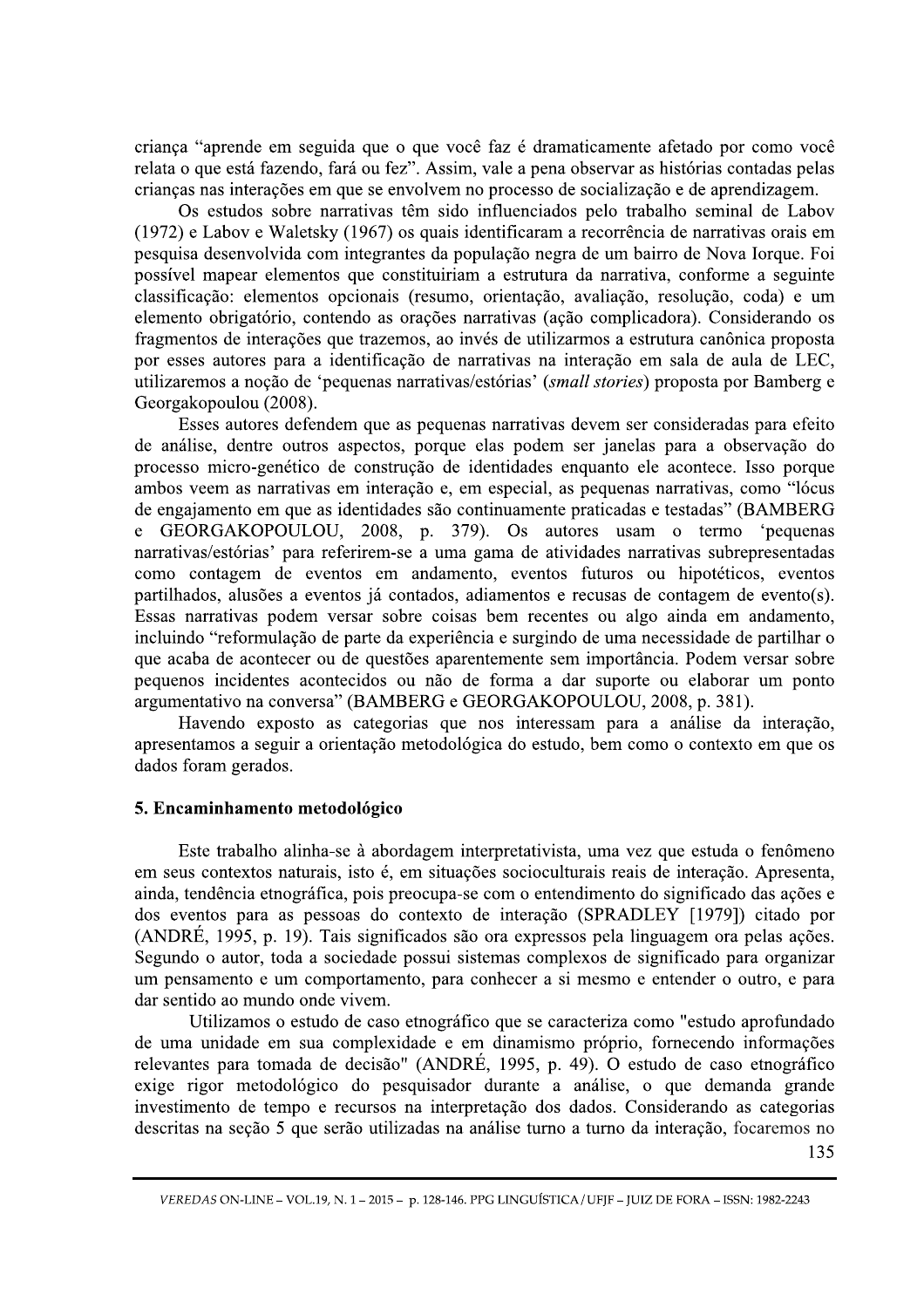desenvolvimento sequencial da conversação, que, segundo Richards (2003, p. 26), tem a ver com a forma com que cada turno está relacionado com o que foi dito antes e com a expectativa do que ainda será dito. Para o autor, "nada é considerado de forma isolada e tudo é interpretado em termos do próprio entendimento dos participantes, conforme revelado em suas falas; não há apelos à regras sociais mais amplas ou a fatores contextuais irrelevantes". As falas, assim como as ações, são moldadas no contexto (DREW e HERITAGE, 1992, p.18).

A pesquisa foi conduzida, em outubro de 2013, em uma sala de aula de Língua inglesa para crianças, em um curso de línguas estrangeiras da cidade de Niterói, no estado do Rio de Janeiro, que oferece aulas duas vezes por semana, com duração de 75 minutos. Escolhemos desenvolver este trabalho na sala de aula de um curso de idiomas por ser um ambiente que nos desperta curiosidade quanto às diferentes formas de interação, relações e construção de significados, que são negociados e compartilhados entre alunos e professores, os quais, a princípio, devem privilegiar a construção da interação no idioma a ser aprendido.

As aulas do curso seguem os princípios e procedimentos do método audiolingual. Os professores são treinados e assistidos frequentemente a fim de dominarem a metodologia a ser seguida com rigor. O ensino é centrado na forma linguística e nas estruturas gramaticais, sendo o professor aquele que está no centro do processo de ensino-aprendizagem, conduzindo os aprendizes. Vale destacar que o material didático utilizado nas aulas é desenvolvido pelo próprio curso e cabe ao professor sempre utilizá-lo após as atividades de habilidade oral.

Os participantes da interação foram três crianças, com 7-8 anos de idade, e a professora regente da turma, com 26 anos naquele momento. Os alunos estudaram juntos por três semestres (1 ano e meio), com a mesma professora, desde a turma de Kids 6 a Kids 8. Para manter a ética da pesquisa, os nomes dos participantes foram alterados. Assim, acompanhamos a aula da professora Manu e de seus alunos: Bern, Bea e Duda. Ao explicar nossos objetivos e a justificativa do trabalho, a professora acolheu a pesquisa em sua sala de aula e demonstrou interesse pelas questões estudadas.

A aula da qual foram selecionados os fragmentos de interação aconteceu no dia 23 de outubro de 2013.

#### 6. Entendendo a interação

O primeiro fragmento que trazemos foi selecionado do início da aula e mostra a movimentação interacional da professora e, em especial de Duda, uma das alunas como pode ser visto abaixo.

| Duda |                | Aposto                                                                            |
|------|----------------|-----------------------------------------------------------------------------------|
| Bea  |                | o que                                                                             |
| Duda |                | com certeza já foi para a Disney eu acho () vou sentar aqui hoje tá<br>professora |
| Manu | $\overline{4}$ | no sit here plea: se                                                              |

Fragmento 1- "Vou sentar aqui hoje tá professora"

<sup>&</sup>lt;sup>1</sup> Do original em inglês: "Nothing is considered in isolation and everything is interpreted in terms of the participant's own understanding of it as revealed in their talk; there are no appeals to wider social rules or to extraneous contextual factors."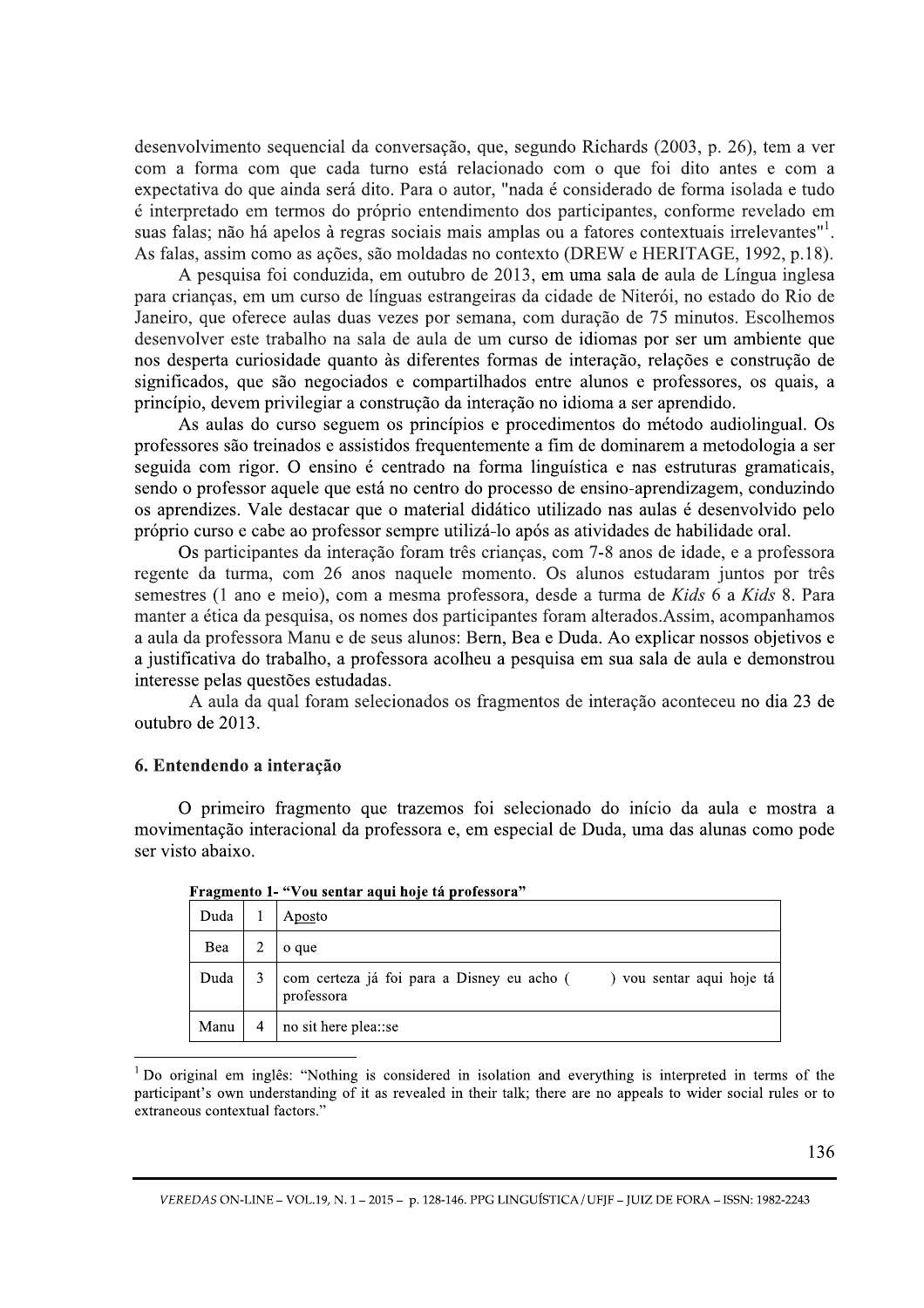| Duda |   | ah tia eu gosto de sentar aqui $\alpha$ >por favo::: r por favo:: r tia                                               |
|------|---|-----------------------------------------------------------------------------------------------------------------------|
| Manu | 6 | plea::se plea:::se                                                                                                    |
| Duda |   | aqui dá pa ver                                                                                                        |
| Manu | 8 | no come here please                                                                                                   |
| Duda | 9 | a:: i ((neste momento, os alunos organizam as carteiras e sentam em círculo<br>para realizar os exercícios no livro)) |

Ao dirigir-se aos estudantes em um primeiro momento, Manu, a professora, utiliza o enquadre 'iníciando a aula', exercendo sua autoridade através da repetição de uma mesma ordem, modalizada pelo advérbio 'please', como pode ser observado no turno 4 "no Sit here plea::se" e, no turno 6, "plea::se plea::se". Ela dirigia-se a uma mesma estudante (Duda) que se opunha a sentar no lugar indicado (turnos 5 e 7).

É relevante observar, no turno 3, que Duda não pede permissão à professora (Manu) para sentar-se em outro lugar. Ela apenas informa sobre a mudança. Como a professora não concorda (turno 4), Duda muda de *footing* e passa pedir (turno 5) e a argumentar (turno 7), mas depara-se com nova negativa polida da professora (turno 8). Destacamos como Manu privilegia o uso do idioma em estudo (língua inglesa) em sala de aula e que Duda, embora compreenda, não se engaja na interação usando esse idioma, nem mesmo para pedir (turno 5) no qual usa 'por favor' ao invés de 'please'. Esse embate logo no começo da aula marca o início da ação discursiva de Duda para construir sua identidade naquela interação

No fragmento seguinte, há dois enquadres. Um deles é o enquadre 'aula de inglês' que é projetado pela professora, o qual sofre a resistência de Bea e Duda que interpõem outro enquadre: 'conversa entre colegas' que versa sobre acordar cedo. Assim, sendo, os dois enquadre estão em conflito e parecem trazer prejuízo para a dinâmica da aula.

| Bea  | 10 | ((bocejo)) ah tia, por que o curso não pode ser de noite:: eu quero dormir                                                            |
|------|----|---------------------------------------------------------------------------------------------------------------------------------------|
| Manu | 11 | $\frac{1}{2}$ your book ()                                                                                                            |
| Bea  | 12 | ah tia eu QUERO do::rmir                                                                                                              |
| Duda | 13 | minha mãe me acordou 7 horas da manhã                                                                                                 |
| Bea  | 14 | tia eu já dormi no final da au- no -se dormir- sabe a aula não vai ser culpa<br>minha (.) vai ser culpa do curso                      |
| Manu | 15 | $hu::: m =$                                                                                                                           |
| Bea  | 16 | $=$ que o curso é de manhã                                                                                                            |
| Manu | 17 | Sei                                                                                                                                   |
| Bea  | 18 | gente que -a mãe -a -a nossa mãe que tenta fazer (.) elas são-                                                                        |
| Duda | 19 | não é minha mãe que me acorda (.) não é ninguém que me acorda (.) eu<br>$acordo$ sozinha $(0,5)$ eu coloco meu celular para despertar |
| Bea  | 20 | não quem colocou você na =                                                                                                            |

Fragmento 2 – "Oue menina independente."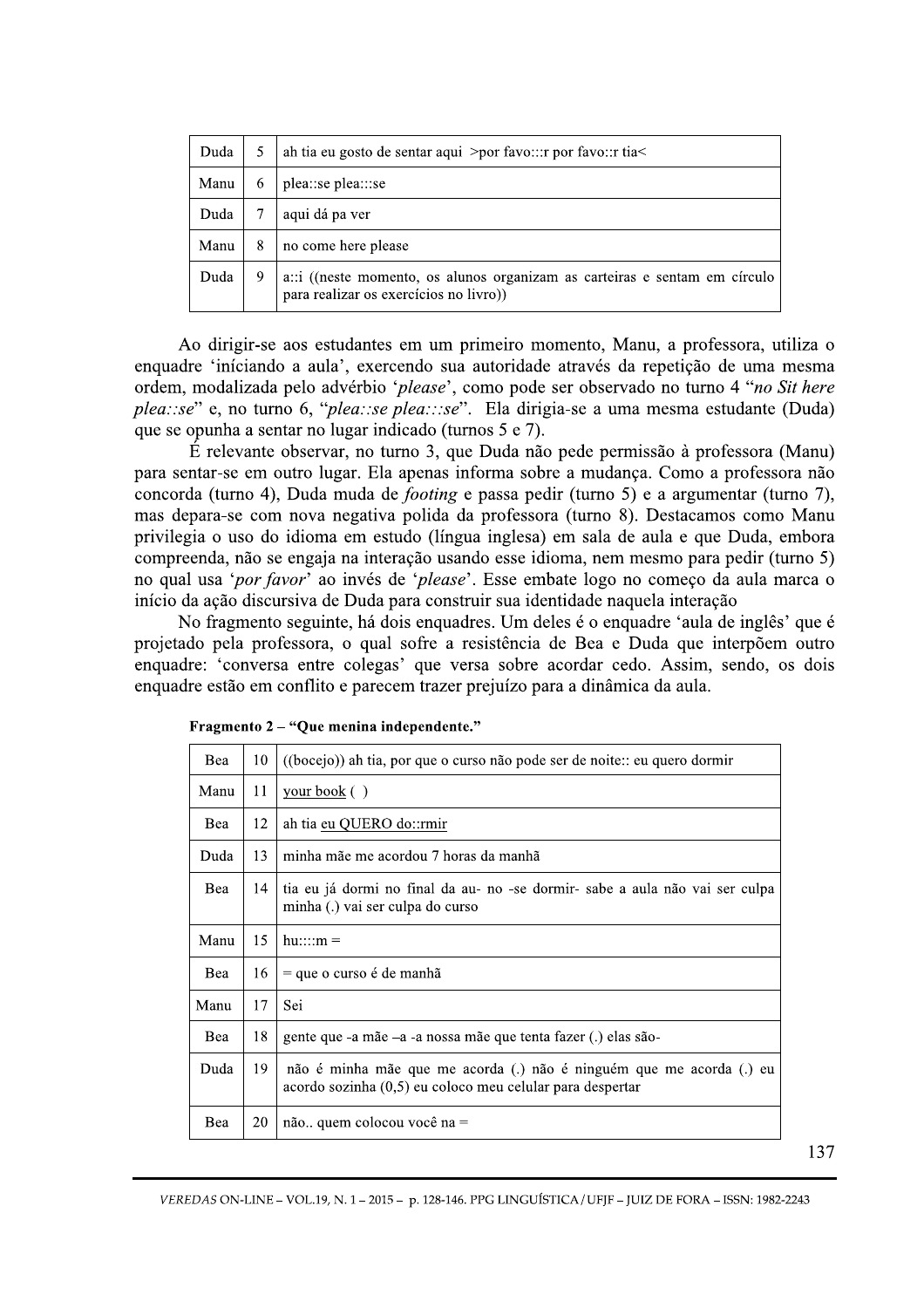|  |  | Manu   21   = nossa que menina independente = |
|--|--|-----------------------------------------------|
|--|--|-----------------------------------------------|

Cada enquadre pode entrar em conflito com as exigências de outros enquadres. No caso desse fragmento de interação, a aula não segue apenas o roteiro planejado pela professora, mas possui momentos de interação entre os próprios alunos (enquadre 'conversa entre colegas') quando negociam sobre questões pessoais.

No fragmento 2, Bea (turno 10), menciona que está com sono e que, por isso, não se responsabiliza por dormir durante a aula. Na verdade, a menina se exime de culpa, colocandoa no curso, cujas aulas acontecem no turno da manhã. No turno 14, Bea reforça sua questão ao dizer à Manu: "tia eu já dormi no final da au- no -se dormir -sabe a aula não vai ser culpa minha (.) vai ser culpa do curso". No entanto, não satisfeita em culpar o curso, Bea tenta responsabilizar sua mãe pelo fato de estudar cedo e sentir sono durante a aula. No turno 18, a menina acrescenta: "gente que -a mãe -a -a nossa mãe que tenta fazer (.) elas são-".

Identificamos pequenas narrativas (BAMBERG e GEORGAKOPOULOU, 2008) nesses turnos quando Bea inicia a narrativa de um evento, mas não continua: "eu já dormi no final da au- no", possivelmente para justificar como o dormir em sala de aula é provocado pelo horário da aula. Assim, a menina tenta fugir do enquadre de sala de aula, mostrando à professora que ela nada pode fazer para assistir à aula e que o que acontecer não depende dela, tampouco pode ser mudado.

No turno 13, Duda também não se alinha ao enquadre aula, de certa forma voltando-se para o enquadre projetado por Bea, usando uma pequena narrativa sobre a que horas e por quem fora acordada. No entanto, no turno 19, ao iniciar o trabalho de construção identitária, muda a indicação sobre o agente do acordá-la de forma a destacar sua independência: "não é minha mãe que me acorda (.) não é ninguém que me acorda (.)" Destacamos nessa sequência a pequena narrativa " eu acordo sozinha  $(0,5)$  eu coloco meu celular para despertar" que dá suporte à sua asserção. A menina tenta mostrar à professora e aos colegas sua maturidade e habilidade de realizar suas tarefas sozinha, sem a ajuda de ninguém. Vale comentar, neste caso, que, segundo Vygotsky (1984), para ser considerada possuidora de uma determinada capacidade, a criança precisa demonstrar que consegue realizar uma tarefa sozinha. Duda parece perceber, em seu meio social, que a execução de certas ações sem auxílio é difícil para as crianças, porém ela já tenta mostrar que com ela é diferente.

Tanto Duda quanto Bea estão compendo com as identidades de alunos prototípicas ou particulares (MOITA LOPES, 2002), posto que inserem tópicos conversacionais através do enquadre que projetam os quais não são validados naquele contexto, usando, inclusive, sua lingua materna para fazê-lo. É relevante observar que, Duda, em especial, ao invés de uma admoestação, consegue obter um elogio de Manu (turno 21), expresso em língua materna. Isso mostra que, de alguma forma, as alunas conseguiram que a professora se alinhasse ao enquadre por elas projetados.

| Duda |    | 41   AH BERN até que enfim tia, óh                               |
|------|----|------------------------------------------------------------------|
| Bern | 42 | Ih                                                               |
| Duda |    | 43   EU amo DEUS, tá (.) ontem eu fui na igreja e orei 124 vezes |
| Manu | 44 | Yeah                                                             |

| Fragmento 3 – "Eu cuidei de dois bebês" |  |  |  |
|-----------------------------------------|--|--|--|
|-----------------------------------------|--|--|--|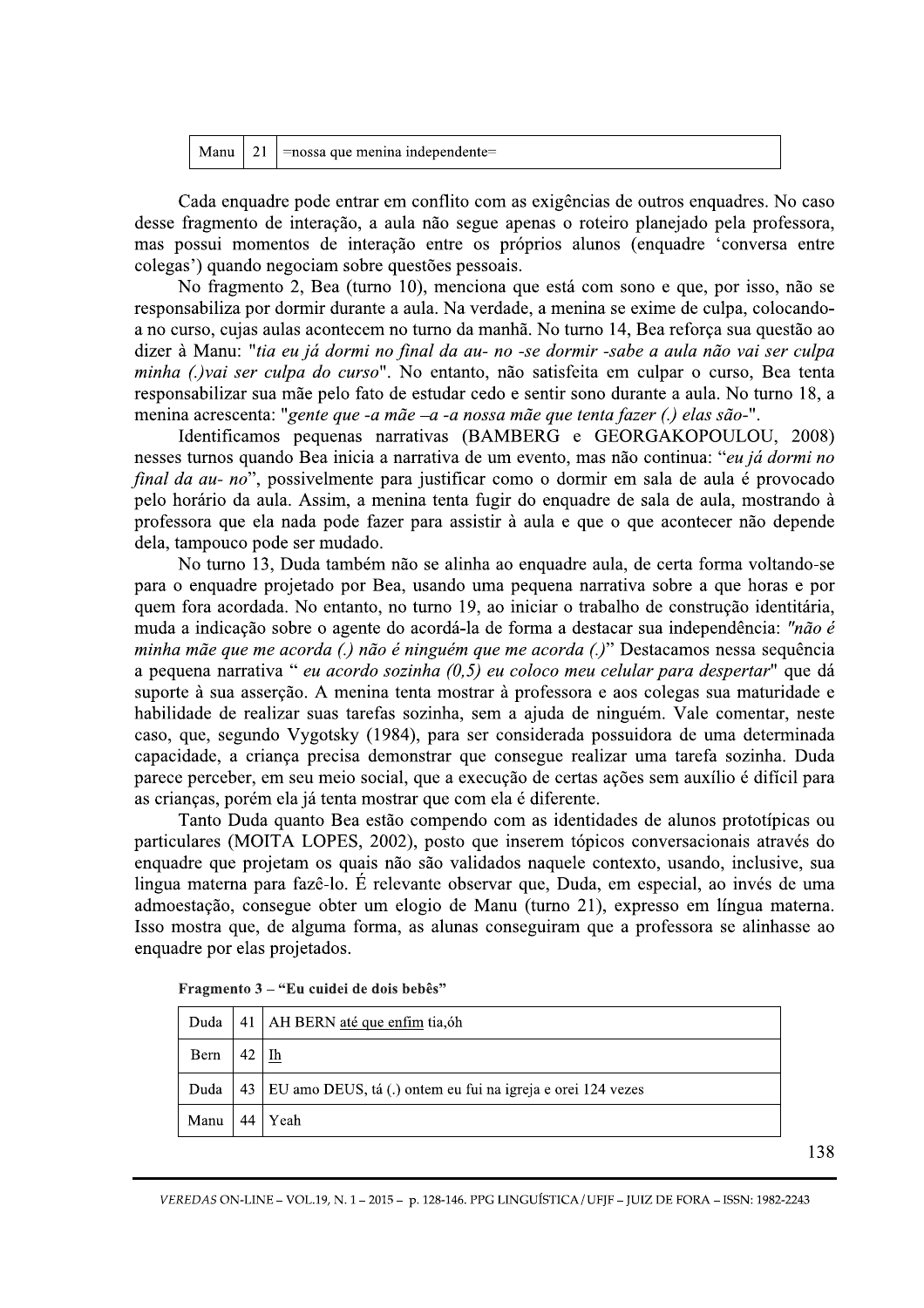| Duda | 45 | $\acute{\rm e}$ (0,5)                                                                                             |
|------|----|-------------------------------------------------------------------------------------------------------------------|
| Manu | 46 | no Bern I'm here sorry- please                                                                                    |
| Bea  | 47 | demora:::. 5 horas                                                                                                |
| Duda | 48 | eu fui po culto - eu fui po culto - fui para a sala das criancinhas. eu fiquei [com<br>maiores e aí <sup> =</sup> |
| Bea  | 49 | [eu]<br>também]                                                                                                   |
| Duda | 50 | e aí eu cuidei de dois bebês                                                                                      |
| Bea  | 51 | eu não fiquei na salinha - eu não tinha mais idade pra ficar na salinha                                           |
| Duda | 52 | nem eu (.) só fiquei na salinha pa:::. entendeu::                                                                 |
| Manu | 53 | Bern open your book please                                                                                        |
| Duda | 54 | aí machuquei meu joelho todo (.) duas vezes o::ntem machuquei minha mão                                           |
| Bea  | 55 | hoje eu vim de tênis. () A minha tia Simone, da ginástica, ela também é professora<br>de espanhol().              |
| Duda | 56 | tá bom fica quietinha                                                                                             |
| Manu | 57 | Maria Edua: :rda                                                                                                  |
| Duda | 58 | tia tô fazendo nada tia                                                                                           |
| Bern | 59 | é você fa: la fala depois quer que os outros fiquem quietos                                                       |

Embora Duda e Bea continuem a operar no enquadre 'conversa pessoal', podemos notar uma drástica mudança no tópico da conversa. Duda, sem motivo aparente, discorre sobre suas crenças, narrando o que fizera na instituição religiosa que frequenta. Ela parece continuar o trabalho interacional de construção da identidade que reivindica para si: uma criança independente. Note-se que Duda continua falando em português, não se engajando na prática discursiva que a professora busca instaurar através do enquadre aula e do uso da lingua inglesa (turnos 44, 45, 53). A aprendiz parece dominar o rumo da conversa, centrandoa em sua vivência pessoal, notadamente pelo excessivo uso do pronome pessoal "*eu*". Mesmo quando Bea toma o turno de fala, para também introduzir sua pequena narrativa ao dizer "eu não fiquei na salinha - eu não tinha mais idade pra ficar na salinha" (turno 51), Duda tenta recuperar a posição de falante declarando "nem eu (.) só fiquei na salinha pa:::. entendeu::" (turno 52). Ambas passam a operar discursivamente no sentido de se construirem como superiores às outras crianças: Bea não tinha mais idade e Duda, além disso, cuidou de dois bebês (turno 50). Essa questão, inclusive, corrobora e reforça a sua identidade de 'criança superior/independente' que Duda vinha construindo. Na sequência, após a professora pedir que Bern abrisse seu livro, Duda continua com o turno da fala, mas, agora, com um assunto totalmente diferente: "ai machuquei meu joelho todo (.) duas vezes o::ntem machuquei minha  $m\tilde{a}o$ " (turno 54).

turno: "*hoje eu vim de tênis. () A minha tia Simone, de espanhol ()*" (turno 55), inserindo sua pequena<br>
.1-2015- p. 128-146. PPG LINGUÍSTICA/UFJF - JUIZ DE FORA - ISSN: Quando Bea toma o turno: "hoje eu vim de tênis. () A minha tia Simone, da ginástica, ela também é professora de espanhol ( $'$ )" (turno 55), inserindo sua pequena narrativa,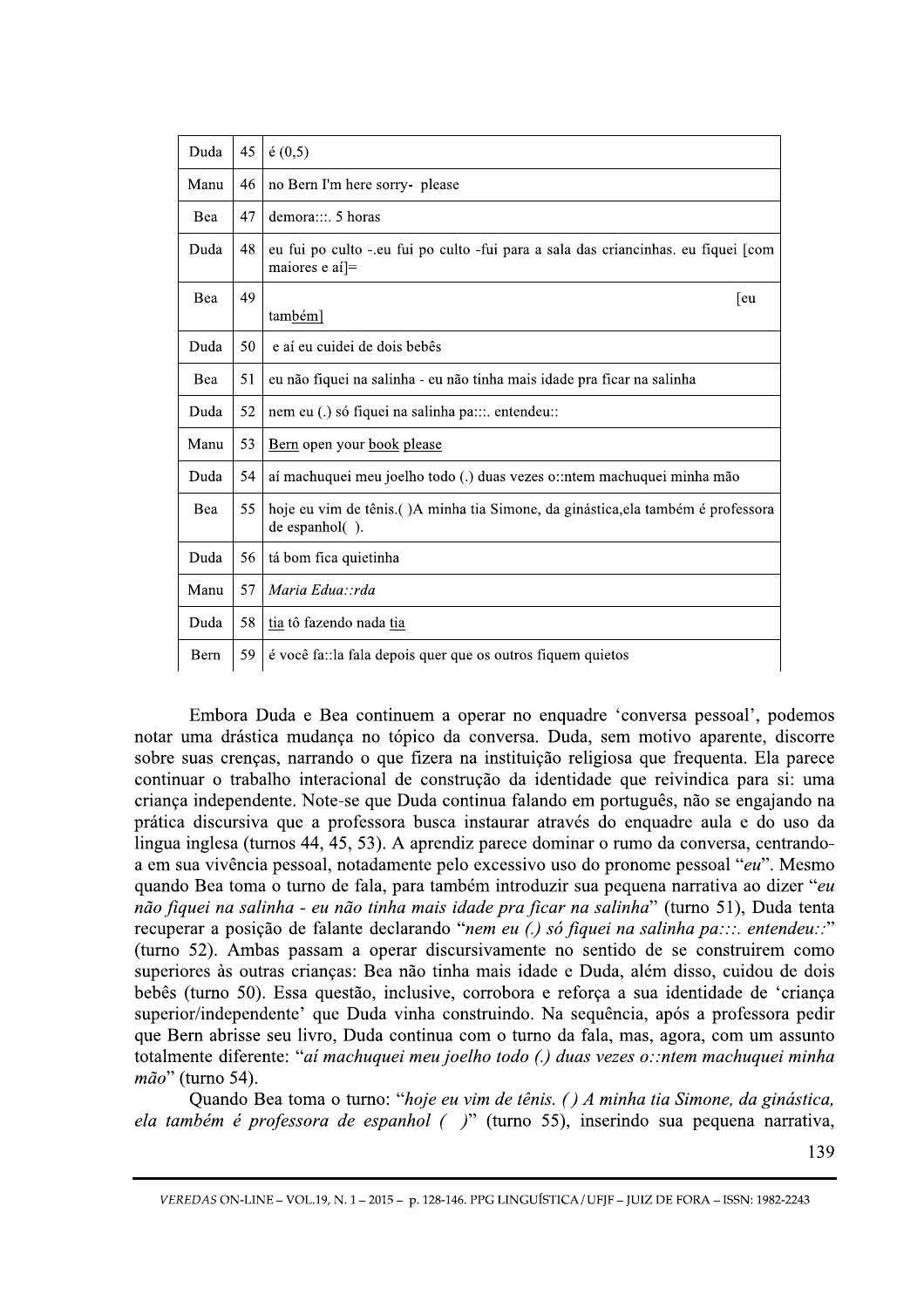provavelmente seguindo o exemplo de Duda com estórias sobre o que acontece nos seu cotidiano, mais uma vez, Duda retoma o turno, repreendendo a colega: "tá bom fica quietinha" (turno 56). Duda parece agir interacionalmente assumindo a identidade de professora – alinhada à de 'criança superior'. Usando a lingua materna como a aluna, a professora a repreende: "Maria Edua::rda" (turno 57), visto que não cabe a uma aluna advertir uma colega de classe. O colega Bern também comenta a atitude de Duda: "é você fa::la fala depois quer que os outros fiquem quietos" (turno 59), porém, pela resposta defensiva da menina "tia tô fazendo nada tia" (turno 58), podemos notar que Duda não aprendeu ou se opõe a algumas convenções de interação em sala de aula, como, por exemplo, não falar demasiadamente; não sobrepor a fala dos colegas; não falar coisas que não tenham relação com a aula, não falar com os colegas como se fosse a professora, etc. Contudo, ela é expert na tomada de turno, na narrativização de suas experiências e no uso de sua participação na interação para construir-se identitariamente.

Na verdade, nessa sequencia interacional, pode-se perceber que as meninas trabalham interacionalmente para manter o turno, abordando o assunto que lhes interessa para, dentre outras coisas, não deixar a professora seguir com a aula. Elas não querem o enquadre aula e agem discursivamente para impor e manter o enquadre 'conversa entre colegas'.

Ademais, percebe-se, pela interação, que o encaminhamento da aula através da atividade que a professora tenta desenvolver, em consonância com a proposta da instituição, parece não ajudá-la a construir zonas de desenvolvimento proximal para que as crianças aprendam a língua inglesa. Talvez a professora conseguisse se, de alguma forma, utilizasse os tópicos que as alunas estão trazendo para vinculá-los ao conteúdo a ser trabalhado em língua estrangeira. Talvez assim a atividade passasse a ser signiticativa para as pequenas aprendizes.

O fragmento abaixo foca o momento de realização dos exercícios do livro pelos alunos. Colaboração e cooperação estão presentes, mostrando um vínculo de afeto entre os alunos, embora nem sempre a ajuda seja benvinda para o desenvolvimento da aprendizagem.

| Bea  | 77 | é aqui primeiro Bern                                           |
|------|----|----------------------------------------------------------------|
| Bern | 78 | eu to fazendo o de lá. () eu tô fazendo primeiro o mais fácil= |
| Bea  | 79 | $=$ ô ti:: a não to achando esse nã:: o                        |
| Duda | 80 | eu já achei                                                    |
| Bern | 81 | eu já achei também                                             |
| Bea  | 82 | que página?                                                    |
| Duda | 83 | na página 38                                                   |
| Bern | 84 | tu não olha direito não né Bea?                                |
| Bea  | 85 | Olhei                                                          |
| Duda | 86 | eu não fui na página 38 (.) to bem aqui                        |
| Bern | 87 | então, página 38 é essa                                        |
| Duda | 88 | ah é $(0.5)$ O:::nze deixa eu ver como é onze                  |
| Bea  | 89 | eleven                                                         |

Fragmento 4 - "Eu não preciso de ajuda."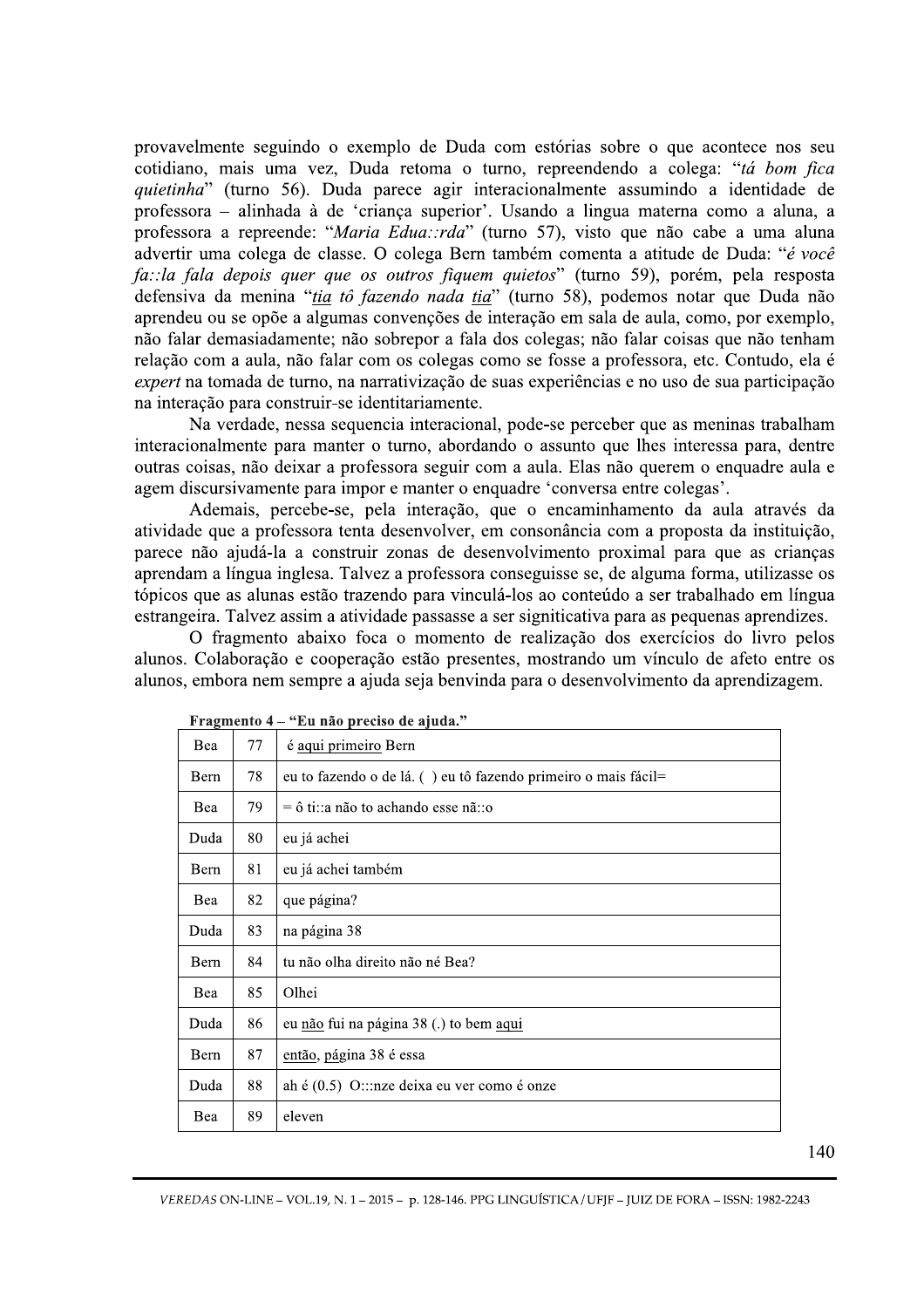| Duda | 90 | Bea, não precisav -falar não. () - fala não (.) não fala que eu não queria que<br>você falasse ()                                                                            |
|------|----|------------------------------------------------------------------------------------------------------------------------------------------------------------------------------|
| Bern | 91 | pelo menos ela te ajudou                                                                                                                                                     |
| Duda | 92 | eu não preciso de ajuda                                                                                                                                                      |
| Bern | 93 | precisa                                                                                                                                                                      |
| Duda | 94 | eu não!                                                                                                                                                                      |
| Bea  | 95 | você não sabia nada                                                                                                                                                          |
| Bern | 96 | E:: seja sincera(.) você não pode fala:: r eu sei mais do que você- mais do que<br>você (.) pelo menos eu sei mais que -tirando a tia, eu sei mais do que todo<br>mundo aqui |
| Bea  | 97 | a minha irmã sabe mais do que:: você a prima da Maria Eduarda sabe mais do<br>que você: $(.)$                                                                                |
| Bern | 98 | eu to falando daqui::da sala tirando a tia                                                                                                                                   |
| Bea  | 99 | você falou todo mundo                                                                                                                                                        |

Neste fragmento, os alunos estão tentando descobrir em qual página está a tarefa do dia. No turno 77, Bea chama a atenção de Bern para o exercício correto, mostrando a questão pela qual ele deve começar. A aluna tenta impor ordem através da subida acentuada de entonação e de ênfase, em: "é aqui primeiro Bern". No entanto, mesmo utilizando um tom autoritário, Bea tem a intenção de ajudar o colega com a atividade. Porém, no turno 78, Bern diz que está realizando outro exercício por ser mais fácil: "eu to fazendo o de lá. () eu tô fazendo primeiro o mais fácil=". Percebe-se que Bea tenta tomar o lugar da professora na condução da aula, indicando a Bern o exercício que deve ser feito e elevando a voz para mostrar quem tem autoridade em sala.

No turno 79, Bea parece estar realmente interessada em realizar as atividades, pois diz à professora: "=  $\hat{o}$  ti::*a* não to achando esse nã::*o*". Neste momento, ela quer a ajuda da professora para encontrar o exercício. Nos turnos 80 e 81, a fim de auxiliar Bea, Duda e Bern interferem dizendo que acharam. Então, no turno 82, Bea pergunta: "que página?" e recebe a resposta de Duda: "na página 38" (turno 83). Percebe-se, nessa interação, que os alunos estão trabalhando em cooperação.

Após oferecer a resposta da página correta para Bea, Duda passa a fazer a atividade sobre números: "ah é (0.5) O:::nze deixa eu ver como é onze" (turno 88). Neste momento, mesmo dizendo essas palavras em voz alta, Duda não parece endereçá-las a ninguém, mas a ela mesma em um processo de auto-regulação através da linguagem, nos termos vygostkianos. Não é uma busca de contato social, mas um episódio de uso da linguagem denominado de fala egocêntrica (VYGOTSKY, 1987), que serve para a condução do raciocínio, ou seja para desenvolvimento e condução da atividade mental. Posteriormente, ela é interiorizada, tornando-se o pensamento verbal ou discurso interior.

Contudo, nesse contexto de aula, Bea toma como um possível pedido de auxílio e automaticamente responde "eleven" (turno 89), já que o enquadre aula, com todos fazendo uma tarefa em grupo, permitiria isso. Entretanto, Duda reitera que não se dirigia a ninguém em particular ao dizer "Bea, não precisav- falar não. ()-fala não (.) não fala que eu não

VEREDAS ON-LINE - VOL.19, N. 1 - 2015 - p. 128-146. PPG LINGUÍSTICA / UFJF - JUIZ DE FORA - ISSN: 1982-2243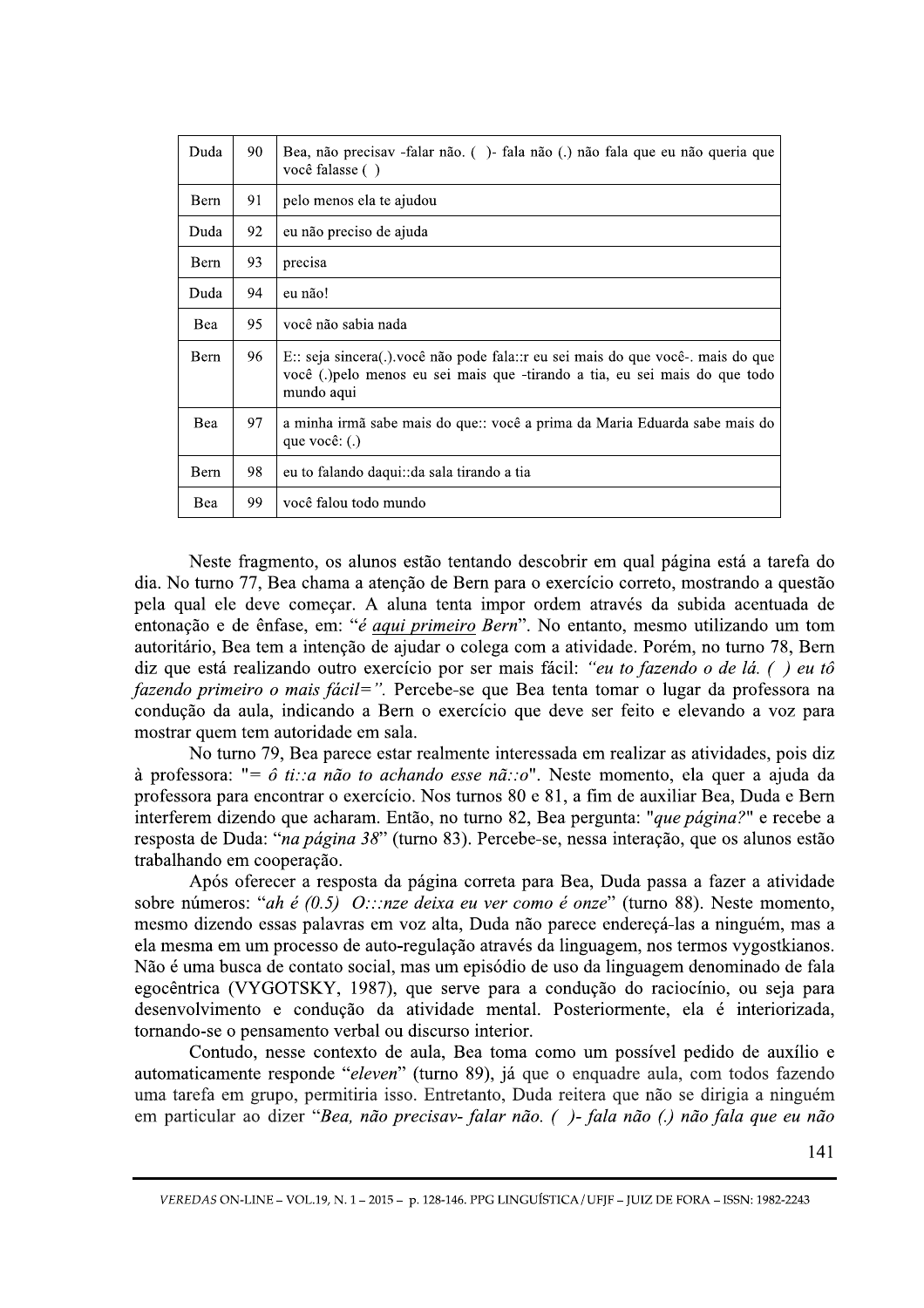queria que você falasse" (turno 90) e "Eu não preciso de ajuda." (turno 92). Mais uma vez, percebe-se que Duda quer realizar suas atividades sozinha, sem o auxílio do outro. A menina tem a necessidade de mostrar aos colegas e à professora que já adquiriu a habilidade de fazer algo por si mesma. Em outras palavras, já atingiu o nível de desenvolvimento real (VYGOTSKY, 1984) em relação àquele conteúdo. Com essa recusa ao auuxílio oferecido, Duda segue na construção discursiva de sua identidade de 'aluna independente'.

Bern, se inserindo na discussão entre as colegas, toma o turno afirmando "E:: seja sincera(.).você não pode fala:: r eu sei mais do que você -. mais do que você (.) pelo menos eu sei mais que -tirando a tia, eu sei mais do que todo mundo aqui" (turno 96). Nessa afirmação, ele passa a negociar e a construir interacionalmente sua identidade de aprendiz que sabe mais do que as colegas, ou seja, de que é o "melhor aluno"; mas que, pela reação de Bea: "a minha irmã sabe mais do que:: você a prima da Maria Eduarda sabe mais do que você:)" (turno 97), não é partilhado pela colega. É interessante notar que, ao dizer "Tirando a tia", ele demonstra certo conhecimento do enquadre aula em que está inserido e do poder da professora por ser aquela que detém o conhecimento. Isso costuma ser marcado pelos discursos da instituição e da sociedade macro que trazem a ideia de que a professora sempre sabe mais do que os aprendizes, não se cogitando na possibilidade de aprender com eles. Essa visão parece ser compartilhada por Bea, porque, ao contestá-lo, supõe que a própria irmã e a prima de Duda são "mais inteligentes" que o menino, mas a ideia de "a tia" ser mais inteligente não é contestada. Em seguida, Bern defende sua posição mais uma vez, buscando sustentar a identidade que performatiza na interação: "eu to falando daqui: : da sala tirando a *tia*" (turno 98).

#### 6. Considerações: alguns entendimentos sobre a aula

O olhar que trouxemos à aula de LEC construída pela professora Manu e seus alunos em aula certamente reflete uma vivência cotidiana em vários contextos semelhantes em que professoras e aprendizes envolvem-se na tarefa de ensinar e aprender língua inglesa. Embora tenhamos trazido uma única aula, o que significa que temos uma fotografía de um momento do processo de ensinar-aprender, parece que, nesse contexto, a professora precisa propor tarefas caraterísticas da abordagem metodológica escolhida pela instituição. Tal abordagem não envolve a participação com mais agência por parte dos alunos, dificultando ou não propiciando a criação de zonas de desenvolvimento proximal. Ainda considerando a aula em tela, pode-se dizer a mesma coisa do material didático. Dessa forma, a professora tem dificuldade de projetar e manter o enquadre aula em vários momentos da interação.

As criancas, por outro lado, mostram suas habilidades em projetarem seus enquadres e, em um trabalho cooperativo, mantê-los de forma a atingir seus objetivos na interação. Nesse sentido, destacamos o trabalho interacional de Duda ao construir-se identitariamente como uma aprendiz independente. Na verdade, como uma crianca independente, dentro e fora da sala de aula. Possivelmente, ela pode ser vista como uma criança que atrapalha as aulas, trazendo questões que não são pertinentes. Contudo, considerando a análise da interação, essa pequena aprendiz parece estar rejeitando uma identidade particular de aprendiz que o discurso das instituições escolares projeta para alunos e alunas e, em lugar disso, trabalha intensamente para construir aquela que lhe é desejada.

Convenções utilizadas nas transcrições (TANNEN, [1987] 2002)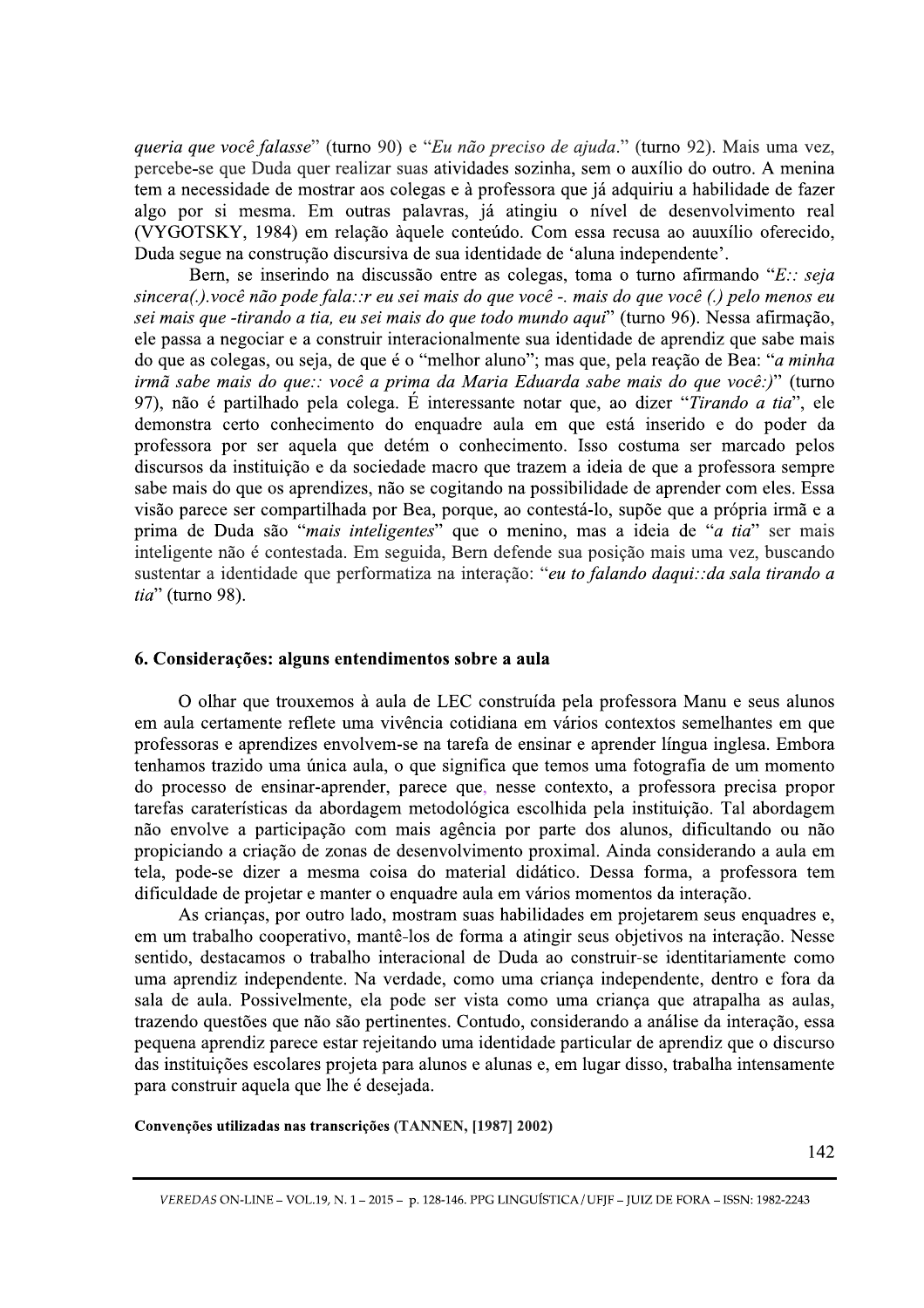[] - sobreposição de turnos () - fala não compreendida "palavra" - fala relatada = - engatamento de turno  $(())$  - comentários do analista :: - alongamento de vogal T- refere-se ao turno de fala

# "Nossa que menina independente": identity construction and frames in negotiation in an English language class for kids

ABSTRACT: In this paper, we analyze some interactions in an English class for children in order to understand the interaction between the young learners and the teacher in the process of joint knowledge construction (VYGOTSKY, 1976, 1984) and of identities (BAUMAN, 2005; MOITA LOPES, 1998, 2002). Besides bringing considerations about the teaching of English language for children (ROCHA, 2007) linked to the social construction perspective in which affect is relevant, we covered some constructs – frame (BATESON [1972] 2002), alignment (GOFFMAN [1979] 2002), brief narrative (BAMBERG & GEORGAKOPOULOU, 2008) which, shows the way the students interact in order to build their identities and rise against the teacher's agenda.

Keywords: English language teaching for kids; identity; frames in negotiation.

# Referências

ANDRÉ, M. E. D. A. *Etnografia da prática escolar*. Campinas: Papirus, 1995.

ARNOLD, J. BROWN, D. A map of the terrain. In ARNOLD, J. Affect in language learning. Cambridge: Cambridge University Press, 2000.

BAMBERG, M.; GEORGAKOPOULOU, A. Small stories as a new perspective in narrative and identity analysis. In: Text and Talk, 28-3, 2008.

BAMBERG, M. Twice-told-tales: Small story analysis and the process of identity formation. In T. Sugiman, K. J. Gergen, W. Wagner, & Y. Yamada (Eds.), Meaning in action. Japan: Springer. 2008.

BATESON, G. Uma teoria sobre a brincadeira. In.: RIBEIRO, B. T. & GARCEZ, P. M. (Orgs.) Sociolinguística Interacional. São Paulo: Edições Loyola, 2002.

BAUMAN, Z. Identidade. Rio de Janeiro: Jorge Zahar Editor, 2005.

BREWSTER, J.; ELLIS, G. & GIRARD, D. The Primary English Teacher's Guide. New Edition. London: Penguin, 2002.

VEREDAS ON-LINE - VOL.19, N. 1 - 2015 - p. 128-146. PPG LINGUÍSTICA / UFJF - JUIZ DE FORA - ISSN: 1982-2243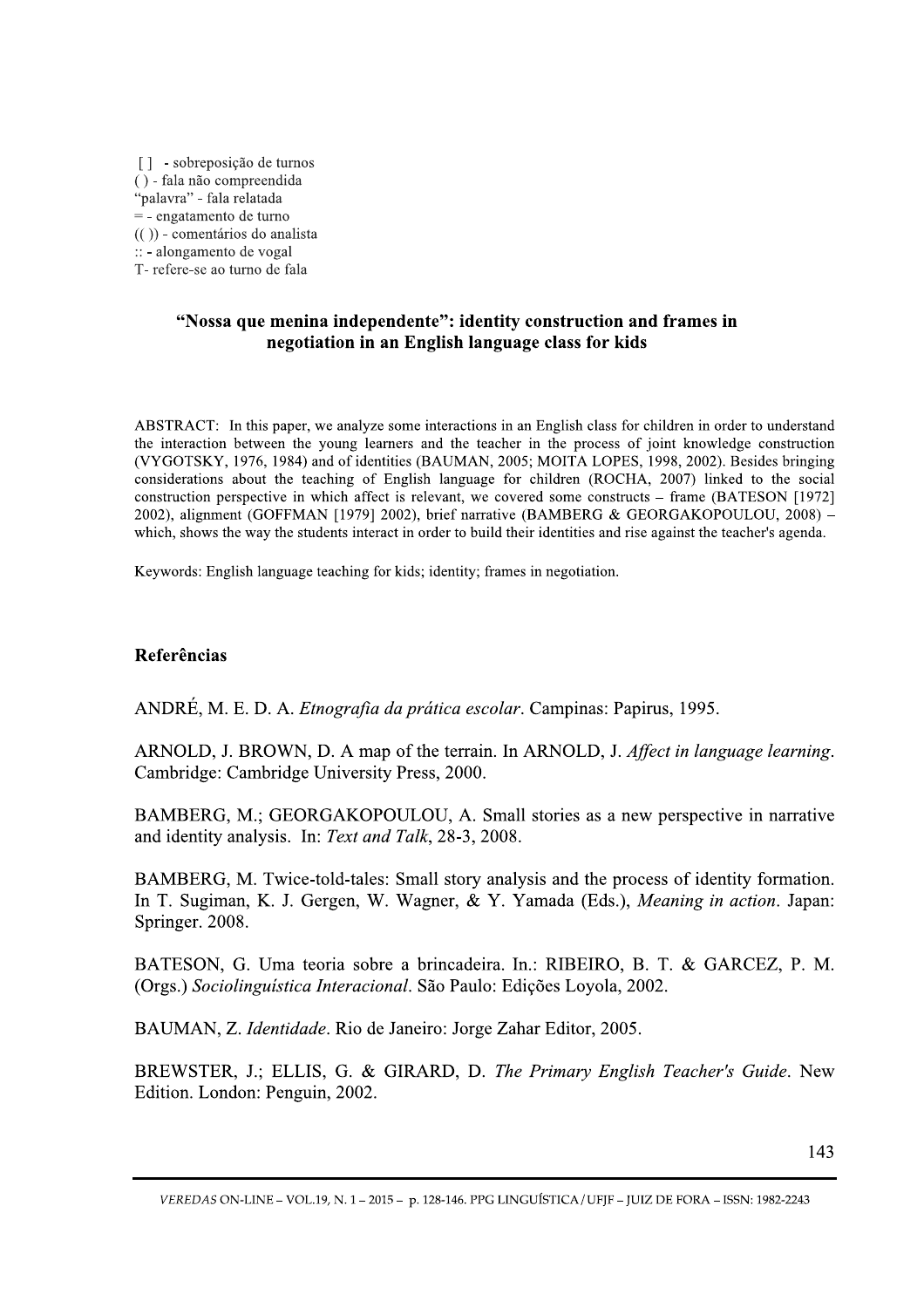BROCKMEIER, J., CARBAUGH, D. A. Narrative and identity: Studies in autobiography, self, and culture. Amsterdam: John Benjamins Pub, 2001.

BRUNER, J. A cultura da educação. Porto Alegre: Artmed Editora, 2001.

BRUNER, J. Atos de significação. Porto Alegre: Artmed Editora, 1997.

CAMERON, D. Working with Spoken Discourse. London: Sage Publications, 2001.

CAMERON, L. Challenges for ELT from the expansion in teaching children. In: ELT Journal, 57/2, 2003.

CAMERON, L. Teaching English to Young Learners. Cambridge: Cambridge University Press, 2001.

COSTA, G. J. M. M.; GIMENEZ, T. Lady Gaga vai à Aldeia Kaingang. In: GIMENEZ, T.; CALVO, L. C. S.; EL KADRI, M. S. (org.) Inglês como Língua Franca: Ensino-Aprendizagem e Formação de Professores, Campinas: Pontes, 2011.

DELVAL, J. Aprender na vida e aprender na escola. 1. ed. Porto Alegre, RS: ARTMED, 2001.

DREW, P.; HERITAGE, J. Analyzing Talk at Work: An Introduction. In Paul Drew and John Heritage (ed.) Talk at Work. Cambridge: Cambridge University Press, 1992.

FIGUEIRA, C. D. S. O envolvimento de crianças na aula de língua estrangeira. In: TONELLI, J. R. A.; ROCHA, C. H.; SILVA, K. A. (Orgs.) Língua estrangeira para criancas: ensino-aprendizagem e formação docente. Campinas: Pontes, 2010.

FREIRE, P. Pedagogia da Autonomia: saberes necessários à prática educativa. Rio de Janeiro: Paz e Terra, 1997.

GOFFMAN, E. Footing. In: RIBEIRO, B.T., GARCEZ, P.M. (Orgs.) Sociolinguística Interacional. 2 ed. São Paulo: Loyola, 2002.

HALL, S. Quem precisa de identidade? In: SILVA, T. T. da (org.) Identidade e diferença - A Perspectiva dos Estudos Culturais. Petrópolis: Vozes, 2000.

JORDÃO, C. M. A posição do inglês como língua internacional e suas implicações para a sala de aula. In: GIMENEZ, T.; CALVO, L. C. S.; EL KADRI, M. S. (org.) Inglês como Língua Franca: Ensino-Aprendizagem e Formação de Professores, Campinas: Pontes, 2011.

LABOV, W. Language in the Inner City. Philadelphia: University of Pennsylvania Press, 1972.

VEREDAS ON-LINE - VOL.19, N. 1 - 2015 - p. 128-146. PPG LINGUÍSTICA / UFJF - JUIZ DE FORA - ISSN: 1982-2243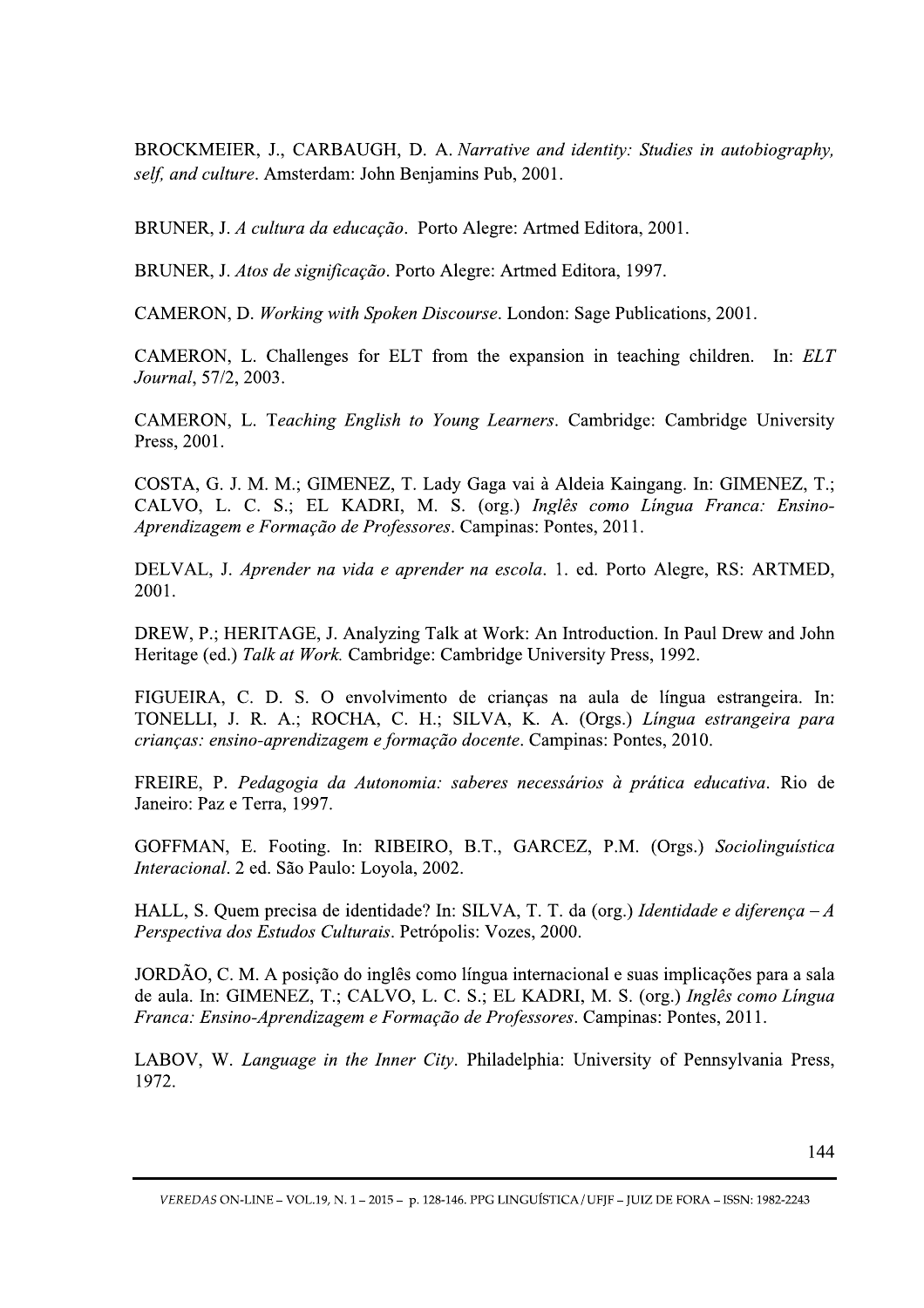LABOV, W.; WALETZKY, J. Narrative Analysis: oral versions of personal experience. In: HELM, J. (ed.) Essays on the verbal and visual arts. Seattle: University of Washington Press, 1997.

LENNEBERG, E. Biological foundations of language. Novalorque: John Wiley, 1967.

LUZ, G. A. O Ensino de Inglês para Crianças: Uma Análise das Atividades em Sala de Aula. Dissertação de Mestrado. Faculdade de Letras. Universidade Federal de Goiás, 2003.

MIRANDA, A.V. Ensino de Inglês para crianças: a participação dos alunos e professores na construção do conhecimento. Dissertação (Mestrado em Linguística Aplicada e Estudos da Linguagem), PUC-SP, 2001.

MOITA LOPES, L. P. Discurse as social action: constructing sexual orientation identity in a school setting, Trabalho apresentado no 4o Congresso de International Society for Social Cultural Research and Activity Theory, Aarhus, Dinamarca (no prelo), 1998a.

MOITA LOPES, L. Discurso de identidade em sala de aula de leitura de L1: a construção da diferença. In: Inês, SIGNORINI (org.) Lingua(gem) e Identidade: elementos para uma discussão no campo aplicado. Campinas, SP, Mercado das Letras, 1998b.

MOITA LOPES, L. P. Inglês e globalização em uma epistemologia de fronteira: ideologia linguística para tempos híbridos. DELTA, São Paulo, v. 24, n. 2, 2008.

MOITA LOPES, L. P. Identidades fragmentadas: a construção discursiva de raça, gênero e sexualidade em sala de aula. Campinas: Mercado de Letras, 2002.

MOITA LOPES, L. P. Discursos de identidade em sala de aula de leitura de L1: a construção da diferença. In: SIGNORINI, I. (org.) Lingua(gem) e identidade: elementos para uma discussão no campo a plicado. Campinas: Mercado de Letras; São Paulo: FAPESP, 1998.

OCHS, E. Introduction. In: Special issue of Text: The pragmatics of affect. E. OCHS. ed. Mounton de Gruyter, vol. 9-1, 1989.

OLIVEIRA, M.K. de,. Vygotsky: Aprendizado e desenvolvimento: um processo sóciohistórico. São Paulo: Scipione, 2010.

PERRONI, M. C. Desenvolvimento do discurso narrativo. São Paulo: Martins Fontes, 1992.

RIBEIRO, B. T.; GARCEZ P. M. (Orgs.) Sociolinguística Interacional. São Paulo: Edições Loyola, 2002.

RICHARDS, K. Qualitative Inquiry in TESOL. London: Palgrave Macmillan, 2003.

ROCHA, C. H. O ensino de línguas para crianças no contexto educacional brasileiro: breves reflexões e possíveis provisões. In: D.E.L.T.A., 23:2, 2007.

VEREDAS ON-LINE - VOL.19, N. 1 - 2015 - p. 128-146. PPG LINGUÍSTICA / UFJF - JUIZ DE FORA - ISSN: 1982-2243